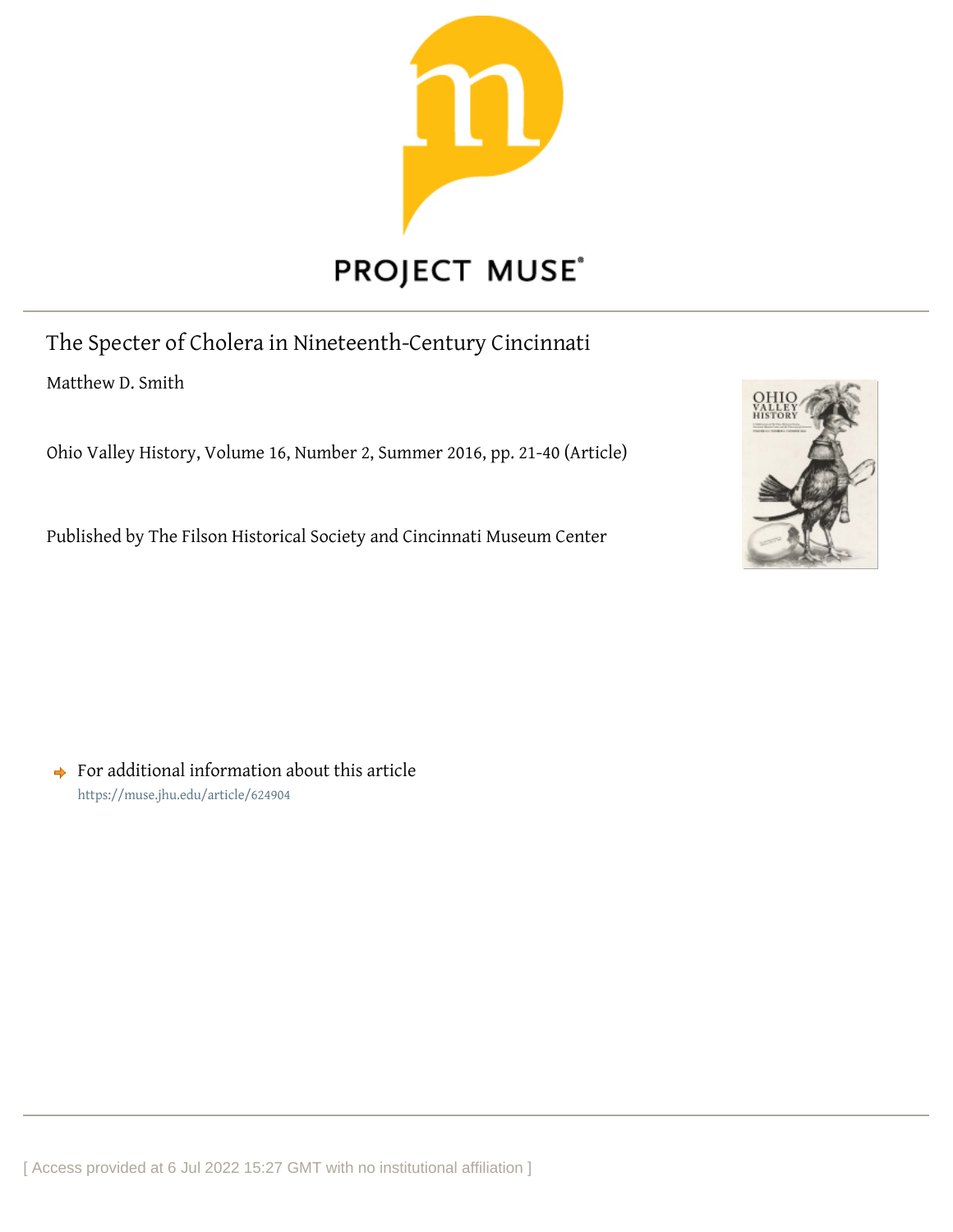## **The Specter of Cholera in Nineteenth-Century Cincinnati**

Matthew D. Smith

Experience the Civil War, Cincinnati was one of the most flourishing cities in the United States, but epidemic outbreaks of cholera in 1832, 1849, and 1866 threatened a social and economic meltdown. Previously unknown beyo the United States, but epidemic outbreaks of cholera in 1832, 1849, and 1866 threatened a social and economic meltdown. Previously unknown beyond Asia, cholera was a disease of modernity, reflecting new pathways in immigration, transportation, and human settlement. Cincinnati's per-capita death toll was worse than that of almost any other major city in the United States, and containment proved practically impossible. The city's central location on the Ohio River left it continuously exposed to infection and reinfection. To make matters worse, cholera's impact radiated beyond the urban center, as waves of refugees spilled out across the Ohio Valley, spreading panic and disease wherever they went.

Cholera terrorized nineteenth-century Cincinnatians, but its ravages have left a surprisingly faint historical record. Unlike other American epidemics (smallpox, yellow fever, and even syphilis, for example), cholera barely has a history to call its own. Some aversion surely persists to an intestinal disease originating in fecal bacteria, and certainly cholera has never been a topic of "polite" conversation. Yet it deserves a second look, not only for its gruesome nature, but also as a barometer of society in the nineteenth century. In the twenty-first century, when a single Ebola fatality in the United States can trigger nationwide hysteria, the relative stoicism of nineteenth-century Americans in the face of cholera seems remarkable. Nevertheless, closer inspection blurs the contrast between the past and present. At the height of the deadly 1849 outbreak, for example, Cincinnatians fled their city in droves, many having lost faith in the authority of their political, medical, and religious leaders to keep them safe. The advent of the electric telegraph in the 1840s led to a plethora of daily newspapers (replacing older weekly journals), recycling alarming and often sensationalist accounts of cholera's grim progress. In the end, however, Cincinnati withstood the epidemic, despite fears of derailed development. The city's endurance spoke more to the resilience of citizens, traumatized as they were, than to any coherent political leadership or public health strategy. Cincinnatians resisted collapse, but their harrowing experience gives room to question the seemingly inevitable course of America's urban development.<sup>1</sup>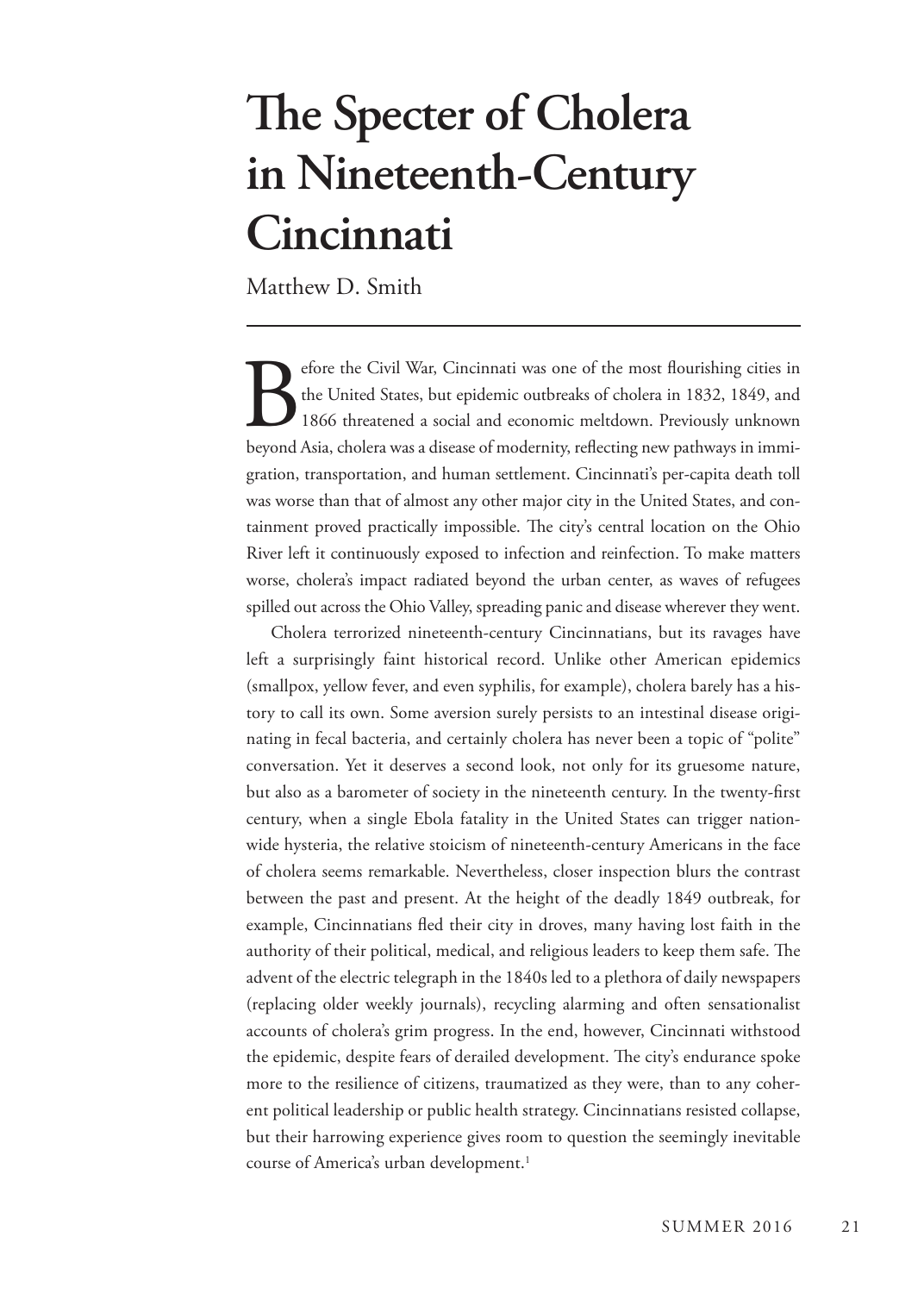Before the 1883 identification of the *Vibrio cholerae* bacteria, cholera's obscure origins fueled controversy and alarm among those charged with public health in Cincinnati. As late as 1865, one experienced local doctor complained to his colleagues: "I doubt whether I now know any more of the nature and treatment of Cholera, or of its contagiousness, than before. We have had histories, and even new theories, and some speculations.… The cause is interesting to scientific men, but we have little hope of discovering it." Such fatalism was not unique to the medical profession, and similar rhetoric punctuated local newspaper coverage of the epidemic. Cholera, declared the *Daily Gazette*, "appears here, there, everywhere, suddenly and often giving no warning." Even the canniest local observers, such as geologist John Lea, a habitual writer of letters to the press, struggled to explain epidemic patterns in Cincinnati and its hinterlands. "The *capriciousness of the cholera*," he admitted, "has been frequently a subject of remark and astonishment:—attacking *this* part of a city and not *that*; *this isolated family*, and not the *one on the farm adjoining*!" Although the disease's etiology was mysterious, certain patterns were evident, in particular its tendency to afflict the "lowest and dampest part of a city.… Crowded and destitute populations, damp and filthy locations." Such damp urban margins—immigrant slums and fetid backstreets—became the focus of Cincinnati's decades-long struggle to exorcise the specter of cholera.2



Cincinnati from the river, Porter & Fontayne's Panorama (c. 1848). PUBLIC LIBRARY OF CINCINNATI AND HAMILTON COUNTY

Nowhere better illustrated the claim that "drainage is destiny" than Cincinnati. A remarkable 1848 daguerreotype panorama by photographers William S. Porter and Charles Fontayne powerfully evoked the city's precarious environment. Taken on a sunny September afternoon from a rooftop in Newport, Kentucky, this stitched image of eight glass plates (now displayed in Cincinnati's Public Library),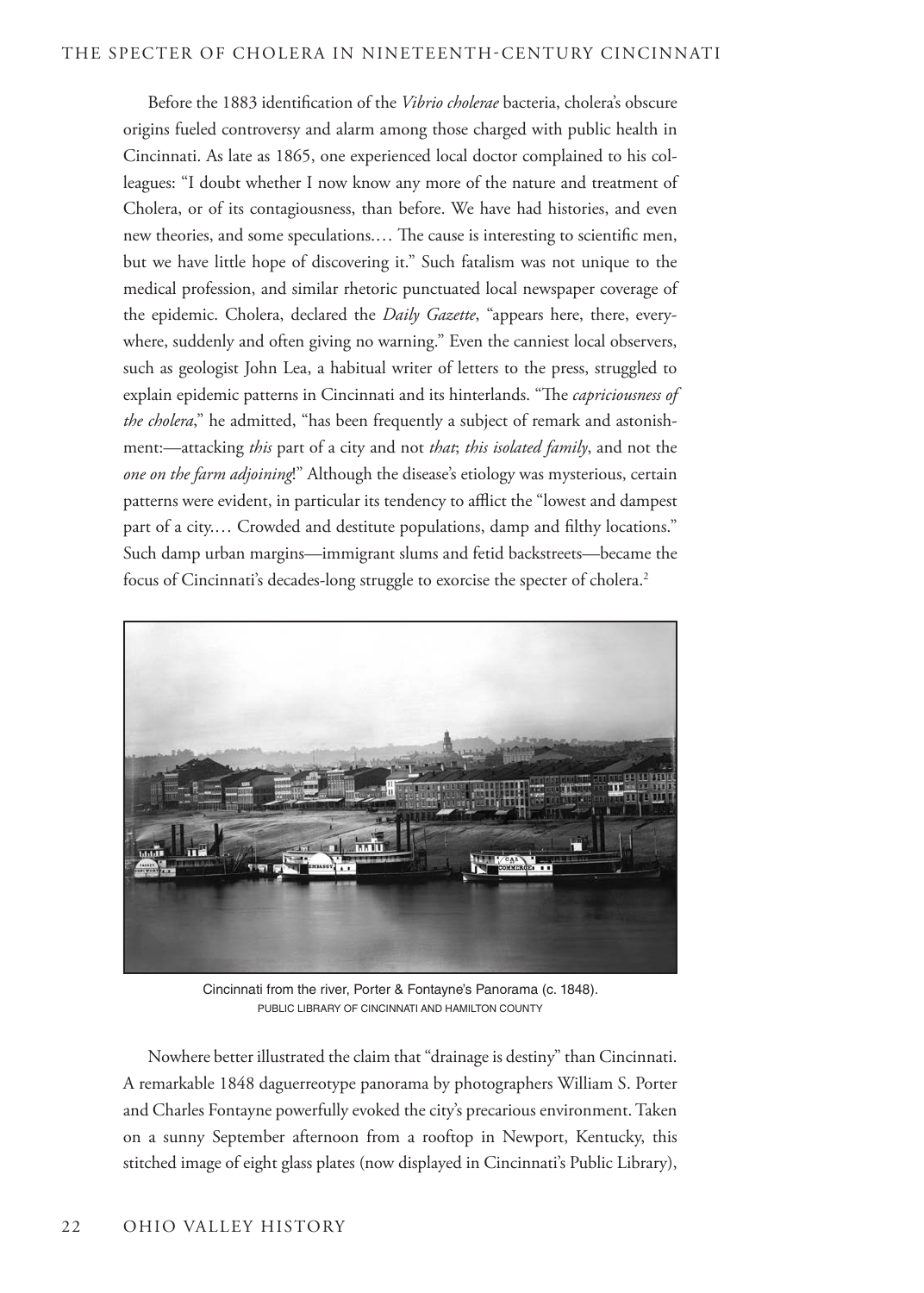revealed the self-styled Athens of the West in spectacular detail. A rare glimpse of antebellum urban America, the panorama focused particularly on the foreground of the Ohio River, the artery of western commerce emblazoned with steamboats such as the *Meteor* and *Ohio Belle.* The city rose from the muddy landing, its slope pell-mell with boiler yards and lumber. Brick warehouses advertised their contents to passing boatmen and their passengers, signs promising "FOREIGN WINES & LIQUOR" and "RECTIFIED WHISKEY," while set back from the river, church spires punctuated the skyline against the tree-lined backdrop of the city's hills.<sup>3</sup>

The ghostly Cincinnati that Porter and Fontayne captured was among the largest and fastest-growing cities in the United States, but it was bedeviled by the ills of the day. One antebellum booster predicted: "Within one hundred years…Cincinnati will be the greatest city in America; and by the year of our lord two thousand, the greatest city in the world." At the same time, alcoholism, violence, and crime festered below its facade. "Some fifteen years ago," lamented the *Cincinnati Enquirer*, "a murder in Cincinnati was but a yearly event, and when one occurred, our citizens held up their hands in sorrow…[now] scarcely a week floats off that the bowie knife or the pistol ball has not laid a human being low with the dead." Citizens linked massive overseas immigration with notions of contagion—both moral and physical—balking at "a plague of strangers" transforming the character of life in the city. Certain ethnic enclaves became notorious, including the Irish "Gas Alley" neighborhood, which was "filled with wretched hovels" and offered "more points of vice and depravity, in their most immoral forms, than any other point within the city limits." Those neighborhoods closest to the river, the lifeblood of the city, thus became regarded with greatest suspicion.<sup>4</sup>

With hindsight, it is easy to identify the source of cholera hidden in plain sight in the 1848 panorama. One detail is especially revealing: as it tapered down the public landing from the corner of Lawrence and Front streets, a small channel discharged itself into the ground toward the Ohio River. Perched near some flotsam at the river's edge below, two men gazed out at the sluggish water; fishing perhaps—in any case, standing still enough to be captured for posterity. The river was low on the day the photograph was taken, but it was prone to flood in heavy rains, when the dry tracks running from the filthy streets to the water's edge became gullies of pollution, carrying runoffs of raw sewage and discharge from slaughterhouses crowding the tributaries of Porkopolis.



Cincinnati's Public Landing, Porter & Fontayne's Panorama (c. 1848). PUBLIC LIBRARY OF CINCINNATI AND HAMILTON COUNTY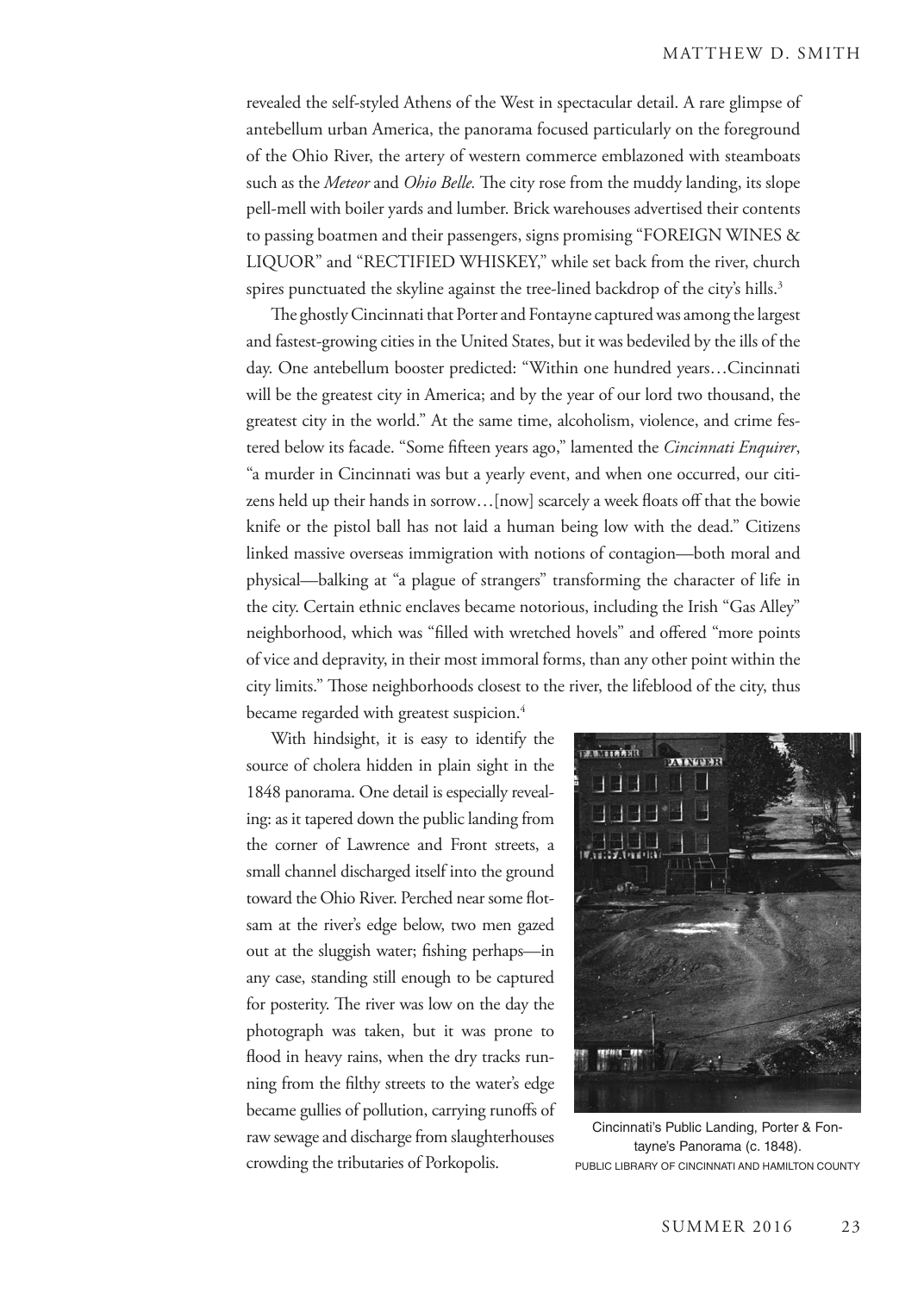While Cincinnatians were ignorant of the source of cholera, they could certainly see—and smell—the environmental hazards in their midst. Cincinnati's sanitation problems lay at the heart of controversy between reformist public opinion, commercial and medical interests, and city government. And in September 1848—the same month Porter and Fontayne shot their panorama—Louis Wright, the Whig editor of the *Daily Gazette* complained that his city was "now looked upon, and with much truth, as the dirtiest city of its kind in the Union. Some of the gutters in the principal streets are so offensive to the eye and nose, as to make a walk along them disgusting."<sup>5</sup>

For Wright and others, the cholera crisis pushed the question of sanitation into the public sphere as never before, at a time when municipal sanitation remained virtually nonexistent. What urban historian Martin Melosi called the "sanitary idea" had not yet fully crossed the Atlantic, and the relationship between disease and filth, the focus of social reform for English utilitarians like Edwin Chadwick, remained obscure well into the nineteenth century. Municipal authorities in Cincinnati focused more on public nuisance than public health, and while the city assumed responsibility for street cleaning in the public marketplace and a few other strategic locations, even that service was outsourced to private contractors in 1844. Environmental protection legislation was an almost alien concept, moreover, at the federal and state level. The city had taken some modest measures, beginning with an 1802 ordinance aimed at "*preventing carrion from laying in any of the streets, lanes, allies or commons of the town*" but such bylaws left larger problems unsolved. Water pollution was the outstanding public health issue in early Cincinnati, and it fell on the newspaper press to highlight the question, however haphazardly. Thus, in 1811 one local newspaper first urged the creation of a sewer system, noting that runoff into the Ohio River left "the water along the shore of the western part of the town…unfit for many domestic uses." Echoing such concern, in 1819 another editorial described the city's streets as a "cinque of pestilence and disease." Throughout the antebellum period, Cincinnati's sewerage issue lingered like a stench over the political landscape.<sup>6</sup>

Improvements in Cincinnati's water infrastructure focused on quantity rather than quality. At the city level, private enterprise stepped in to fill the gaps in public demand. A joint stock–funded enterprise, the Cincinnati Water Company (1826), constructed a steam-driven pump house below Mount Ida (later Mount Adams), which funneled Ohio River water to a hilltop reservoir three hundred feet above the low-water level, where a network of iron pipes irrigated the growing city. The aqueducts of imperial Rome, however, these waterworks were not. In spite of their mechanical ingenuity, they unwittingly recycled the riverine filth of the Ohio, aiding the spread of waterborne disease. By around 1850, this network supplied some thirty-five thousand Cincinnatians, around a third of the city's burgeoning population. The remainder relied on rainwater cisterns or artesian wells, the latter often reservoirs of untold pathogens deadlier than those in the river.<sup>7</sup>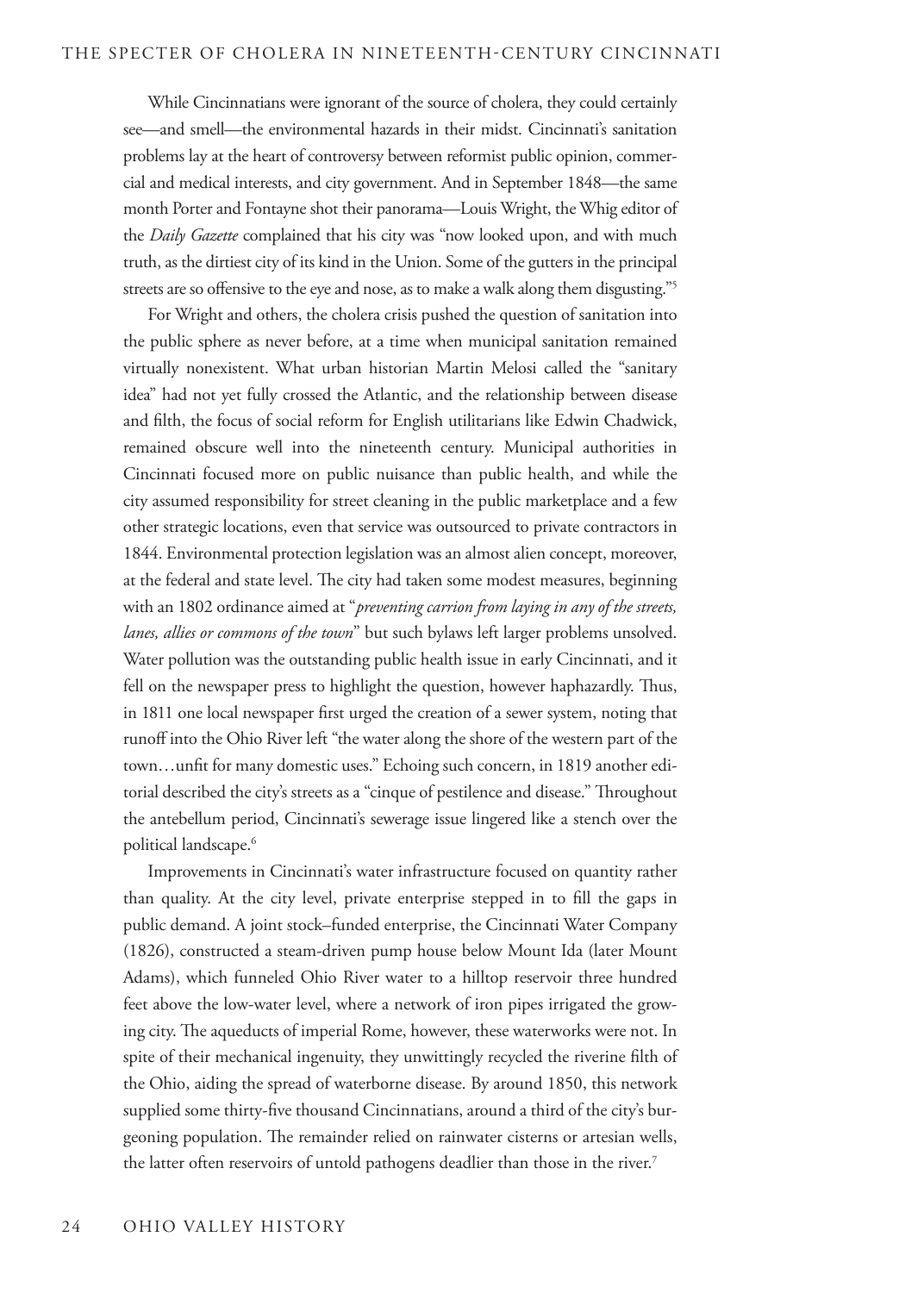

Cincinnati Water Works, Porter & Fontayne's Panorama (c. 1848). PUBLIC LIBRARY OF CINCINNATI AND HAMILTON COUNTY

As Cincinnati grew, the surrounding region developed around it, increasingly stimulated by ambitious federal funding for internal improvements, including turnpike roads and, crucially, canal systems. Following construction of the Miami and Erie Canal in the late 1820s, Cincinnati's population swelled. By 1850 some 44 percent of the city's population had been born outside the United States, mostly in Germany and Ireland. Even as the Queen City's bustle assailed visitors' senses, its immigrant energy fascinated the outside world. At the same time, social upheaval stirred growing unease and nativist sentiment among the local population. The French chronicler Alexis de Tocqueville asserted: "All that there is of good and bad in American society is to be found there in such strong relief, that one would be tempted to call it one of those books printed in large letters for children to read; everything there is in violent contrast, exaggerated; nothing has fallen into its final place: society is growing more than man." Meanwhile, local papers such as the *Cincinnati Journal* took a gloomier view of the "migratory nature of our citizens," rendering Cincinnatians "almost strangers to one another."8

Nor was Cincinnati's strangeness limited to its human population. The slaughtering and packing of hogs was the city's leading industry through the antebellum period, lending the Athens of the West its perhaps more apposite moniker, "Porkopolis." As early as the mid-1830s pork and lard exports were worth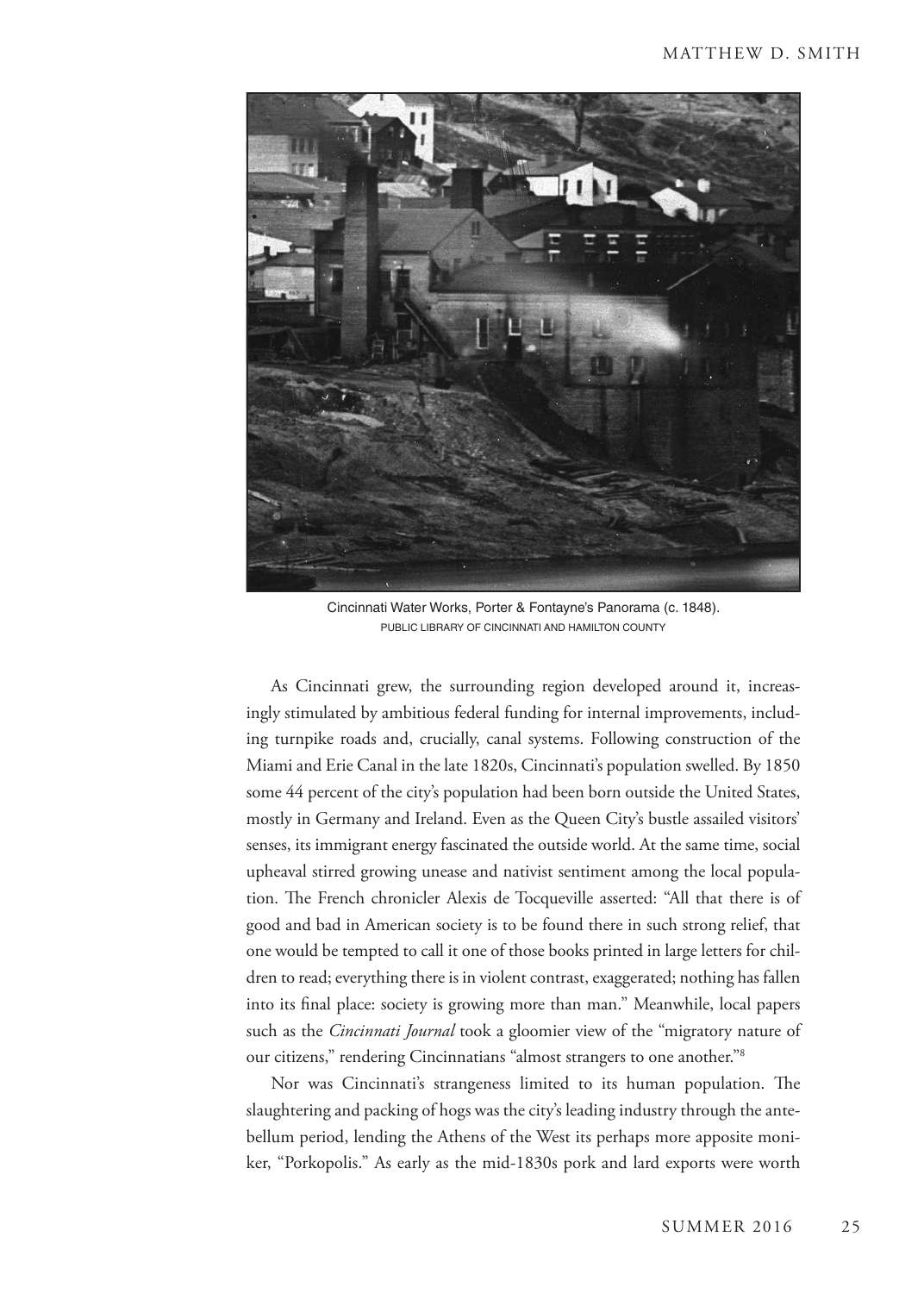more than \$300,000 to the city, and by the eve of the Civil War some six hundred thousand of these semi-feral beasts were slaughtered there annually. As one traveler noted: "All Cincinnati is redolent of swine. Swine prowl about the streets and act the part of scavengers until they are ready to become merchandise and visit Europe." With huge surpluses of corn distilled into whiskey or consumed by pigs awaiting slaughter, commercial farming transformed the Ohio Valley, although the practice of turning swine onto unharvested ripened corn was still denounced as shockingly "unfarmerlike." More of the surplus went on to distilleries, which typically kept a handful of pigs to consume the slops, to the ire of temperance advocates. Distillery pigs, wrote one, were "a fine lot of topers—dirty, bloated, red-eyed, ears and noses bloody and slit to pieces in their drunken fights. They were once doubtless decent hogs, but whiskey had ruined their morals." While such anthropomorphism hinted at moral preoccupations, a far more tangible problem for the city was the accumulation of swine dung and other animal waste. The surrounding Ohio Valley farmland was considered too fertile to justify shipping out this valuable manure, and so its manure was often simply shoveled into the river, contributing to a lethal bacterial ecosystem.<sup>9</sup>



*Journey to the Slaughterhouse* (c. 1860). CINCINNATI MUSEUM CENTER

Cholera first struck Cincinnati in 1832. Victims experienced "profuse discharges of like rice-water from the stomach and bowels," often accompanied by a blue-gray discoloring of the skin, seizures, and death from fluid loss within forty-eight hours. Perturbed Cincinnatians followed "the great scourge of cities"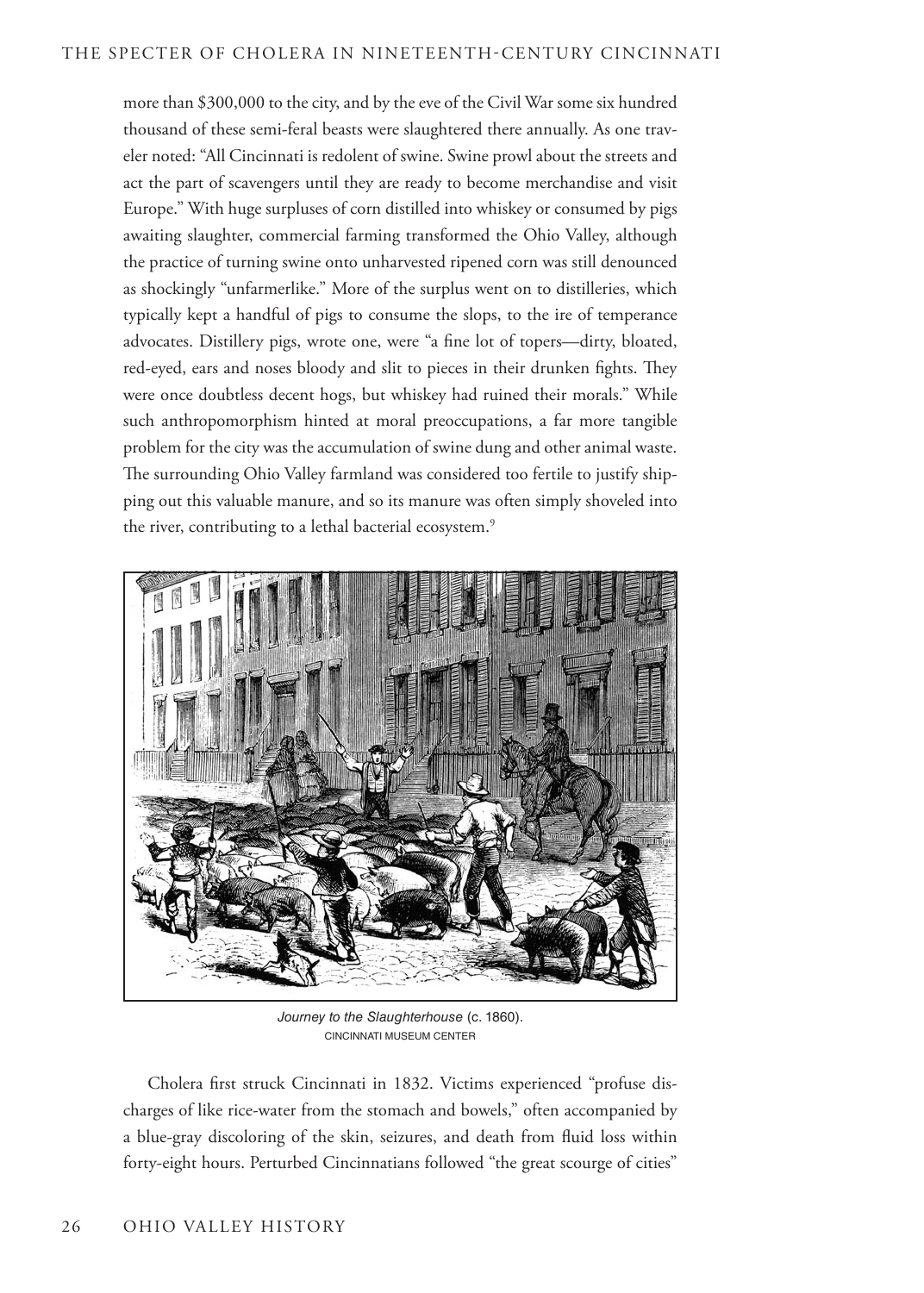as it struck from Quebec to the Great Lakes, along the Atlantic Coast, and up the Mississippi to the Ohio Valley. Some 2 percent of Cincinnati's roughly thirty thousand people died. Despite renewed calls for public health reform, the city's response was predictably lackluster, reflecting the laissez-faire spirit of the times. The only significant exception to such inaction was an Ordinance to Establish a Board of Health, enacted that June, creating a seven-member panel of physicians charged with collecting information and complaints and overseeing the city marshal's enforcement efforts in any declared public health emergencies. Under the influence of Daniel Drake, protégé of the renowned physician and Founding Father Benjamin Rush, the board played a role for years.<sup>10</sup>

Cholera made its unwelcome return to Cincinnati on Christmas Day 1848, when a dying man was carried from the *Lewis Wetzel*, a New Orleans steamboat moored at the public landing. The sickness he brought with him began to spread in January of 1849, just as the first epidemic was fading from public memory. An editorial in the *Daily Gazette* that month mentioned the incident but reassured readers "to go quietly about their ordinary occupations." Nobody, it seemed, expected another catastrophe on the scale of 1832's, but this particular outbreak, originating in the Ganges basin and spreading like wildfire through Central Asia, Europe, and the Middle East proved among the world's deadliest pandemics.<sup>11</sup>

The *Daily Gazette*'s initial reassurances on the eve of this calamity reflected the generally sanguine outlook of Cincinnati's medical authorities. A report for the fledgling American Medical Association the previous year described a city of 110,000 residents in "very good" health, although noting that, "especially among our German population, cholera infantum [a catchall term used for childhood dysentery] is very fatal during the hot months." With the return of Asiatic cholera (cholera proper), the local press at first minimized the crisis. "The general health of the city is now good," asserted the *Daily Gazette* as late as April, "and all reports to the contrary are sheer fabrications." While isolated cases were inevitable, fears of a major epidemic were described as "a perfect tempest in a teapot," puffed up by swirling hearsay. The editor of the *Daily Atlas* blamed "telegraphic rumors and the exaggerated statements of [steamboat] passengers" for stoking the epidemic scare.<sup>12</sup>

At the same time as daily commercial newspapers decried the telegraphic twitter of rumor and misinformation surrounding the spread of the epidemic, they inadvertently fanned the very flames they sought to douse. Cincinnati was not an isolated urban community but a central link in a national network of transport, migration, exchange, and contagion. Cincinnatians could hardly be blamed for their concern, moreover, given reports of cholera's alarming progress from the Atlantic and the Gulf of Mexico into the North American interior. One newspaper, for example, reported in March 1849, "Cholera has been very prevalent on steam-boats arriving [at Louisville, Kentucky] from New Orleans since Saturday," when "the weather was hot and sultry and much sickness prevailed, principally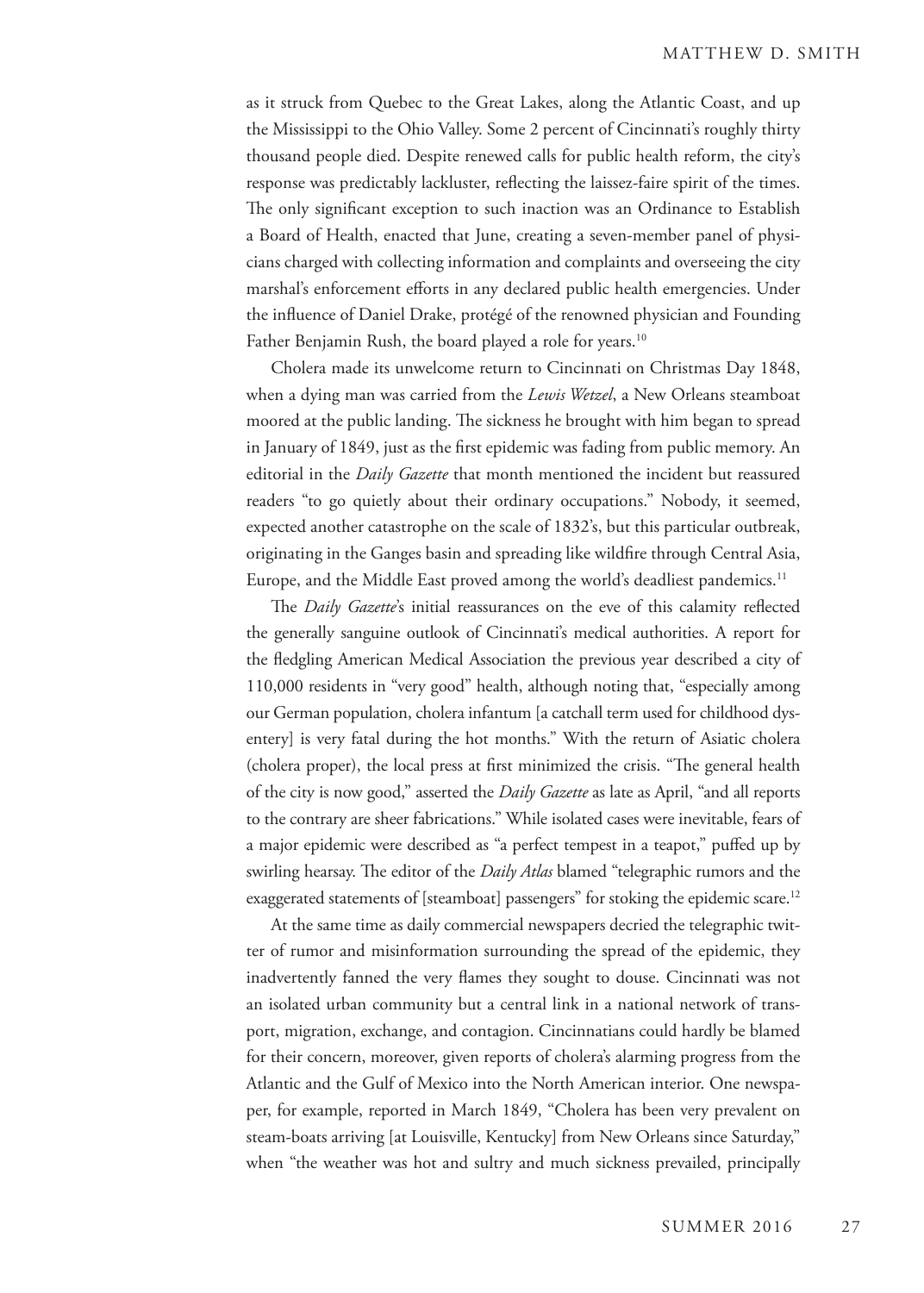among emigrants." A correspondent to the *Daily Gazette* described "a short steamboat trip" during which passengers to Wheeling, Virginia, were "engrossed" by the topic of cholera. "Their several reports of 'death's doings' in the aggregate, caused many a countenance to bear an expression of uneasiness and anxiety," the report went on. Many of the passengers had recently arrived from New Orleans, and "each succeeding witness…surpassed his predecessor in [describing] the number of deaths, the fatal type of the pestilence, and last, but not less prominently, the perils and dangers on land and water." Such stories were the grist of Cincinnati journalism, but in highlighting the river-borne progress of cholera in other cities, local editors surely eroded confidence in the Queen City's invulnerability.<sup>13</sup>



Steamboat on the Louisville to Cincinnati Mail Line (c. 1854). FILSON HISTORICAL SOCIETY

On May 16, 1849, the *Daily Gazette* published a short notice by Daniel Drake officially acknowledging the epidemic status of cholera in the city but urging a calm public response. As Drake explained: "there having been numerous exaggerated reports of the ravages of that dreaded disease, Cholera, in Cincinnati, the Board of Health was called upon by the daily papers to ascertain the actual state of affairs in this particular and make daily reports." While the board honored its responsibility to report on the spread of the disease, its recognition came around four-and-a-half months *after* it first entered the city. While a relative lull in early infection no doubt persuaded them that the initial outbreak was manageable, the city's physicians did remarkably little to prepare citizens for the catastrophe on the horizon. The board's admission, moreover, that the eventual announcement was in response to calls from the local newspapers highlighted its ad hoc reaction in the absence of strong municipal or other governmental authority.<sup>14</sup>

From the outset, cholera stirred up a mixture of alarm, denial, and defiance. Many ignored the disease in the early months. In January 1849, Stephen Foster, the famed American songwriter then resident in the Queen City reassuringly wrote a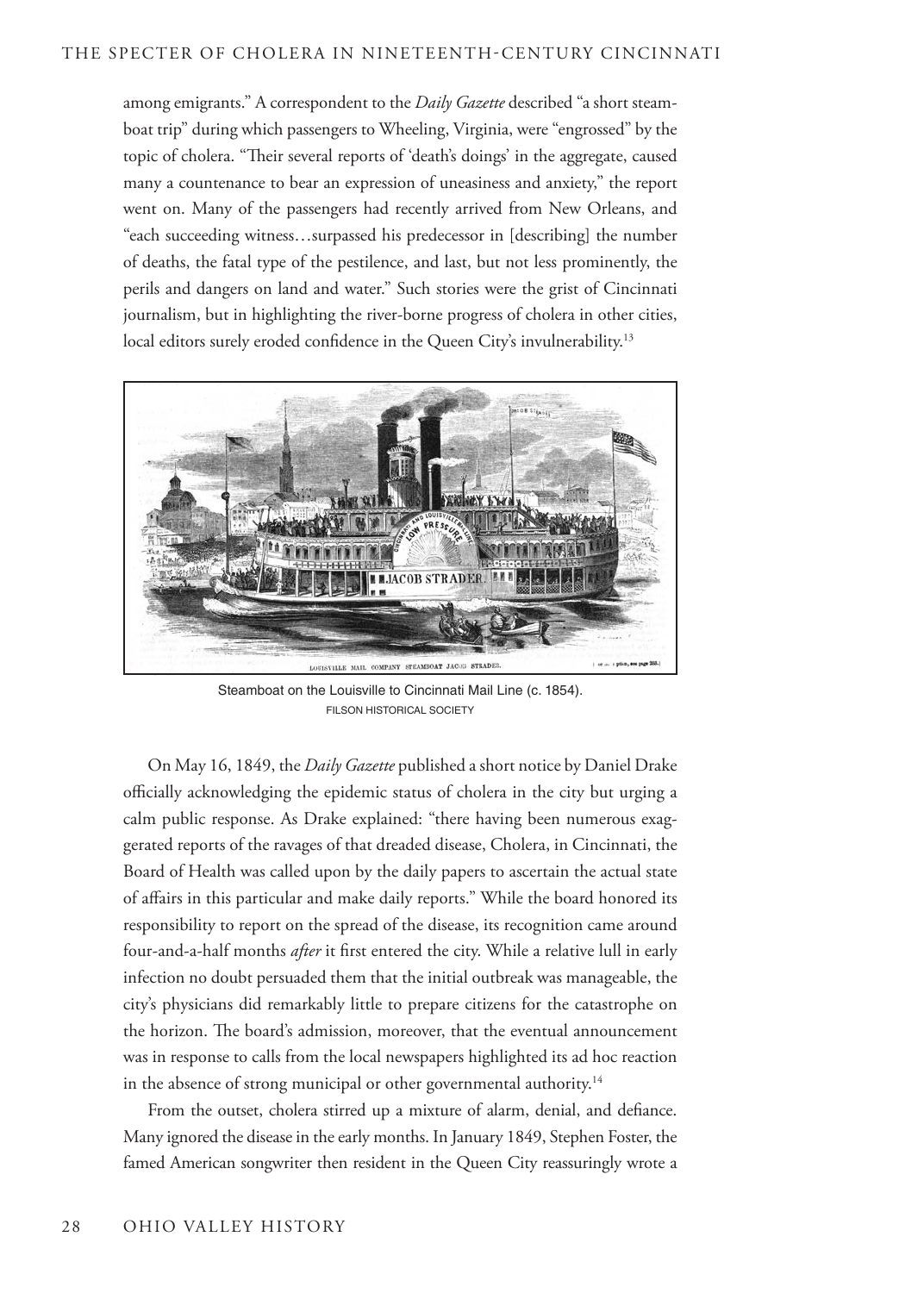childhood friend: "Tell Ma she need not trouble herself about the health of Cincinnati, as our weather here is very healthy." Even as the epidemic flared up later that year—it was a humid summer, even for southwest Ohio—a reassuring tone prevailed in the private correspondence of many Cincinnatians. Much of this assurance was tinged with ethnic and socioeconomic complacency. One man wrote his wife in July that 130 people had died the previous day. "But do not be alarmed," he added. "They are mostly German and Irish. Very few whom we knew have died." The previous month, Margaret Lytle, a wealthy Protestant matriarch, described how cholera was causing "quite a panic" in the streets, not-



Margaret Lytle (1772-1851). CINCINNATI MUSEUM CENTER

ing "several cases have no doubt occurd—generally among the labouring classes." None of her acquaintances, she explained, had yet died, except for one "Col. Bruff," an elderly roué who had indulged in strong liquor the night before his final illness.<sup>15</sup>

Local newspapers reinforced prevailing misconceptions, portraying cholera as almost exclusive to immigrants and the poor. Even the socially conscious *Daily Gazette* joined the chorus, calling it "undeniable that Cholera is mainly confined to the poorer classes, and it is equally susceptible of proof, that the mortality is nearly exclusively restricted to that portion of the population." The typical "working man," it went on, "pays no attention to diet or regimen, is not particularly attentive to personal cleanliness, and eats anything that comes before him.—Hence he is naturally a fit subject for the disease." Such generalizations in the city's leading commercial daily were revealing. No longer was Cincinnati the republican city on a hill of its early years, synonymous with "industry, temperance, [and] morality." Beleaguered by epidemic disease and class division, its citizens were quick to blame one another for their misfortunes.16

As cholera progressed, the local press stood accused by rivals in outlying towns of conspiring with city merchants and politicians to mislead the public. In their defense, Cincinnati newspapers accused these outsiders of seeking to tarnish Cincinnati's reputation. The cholera crisis certainly exposed fault lines between the Queen City and its hinterlands, jealousies that the *Daily Gazette*, for one, exposed to public scrutiny. On January 9, 1849, for example, editor Louis Wright acknowledged the first cases of cholera in his city. Alongside this acknowledgment, he republished an editorial from the Indiana *Connersville Telegraph*, which claimed: "The Cincinnati papers deny the existence of cholera in that city. We know not how to regard their statements—to keep the fact of the presence of this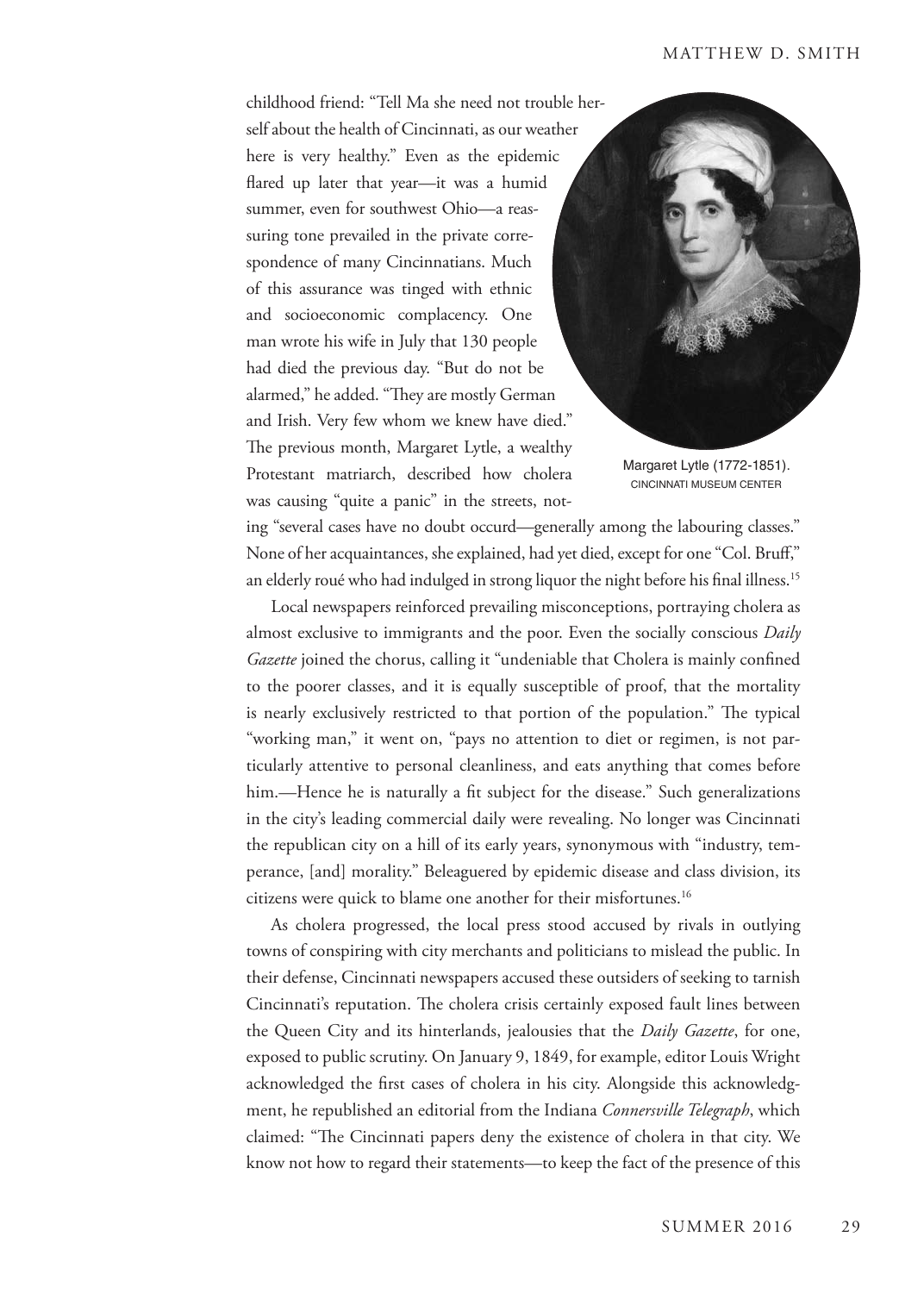scourge of humanity in their midst, concealed from the people of the country on whom they have to depend for their produce &c, and who in a great measure keep up the business of the city. Our private accounts from Cincinnati, however, differ very materially from the newspaper reports—they representing the cholera as raging with fearful fatality."

Wright heaped scorn on such "very exaggerated accounts" then circulating in the Hoosier press and elsewhere, calling for a more measured response instead. He insisted that Cincinnati's public health crisis was manageable, and that the struggle against cholera offered opportunities for lasting social reform. Daniel Drake and other leading members of the city's medical and political communities echoed Wright's calls for calm by emphasizing the social and physical perils of mass hysteria. Drake identified the fear of contagion as an "exciting cause" in sapping both public morale and the actual immune system of potential victims. One of his followers went further, describing "*fear of cholera*" as deadly in itself, even among the otherwise healthy. His widely republished advice to citizens was stoic, urging "*no one leave the city* because the epidemic has come.… [I]t is not, like small pox, a catching disease, if it were, being out of the city would be a preservative."<sup>17</sup>

Downplaying risk served social as well as medical ends, tamping down fears that Cincinnati was a hotbed of disease, and underlining how deeply economic interests prevailed. The Queen City was more than just a commercial center: commerce defined its very sense of being, and the success or failure of its market economy drove all other concerns. As local editor James Hall observed, this identity gave rise to its own vocabulary and outlook. "The resources of this city," he argued, "are controlled chiefly by that class which, in our peculiar phraseology, we term 'the business community.'"18

Despite efforts to promote calm, panic broke out wherever cholera struck. This reign of terror was particularly pronounced in outlying towns and villages. Twentyfive miles downriver from Cincinnati, Aurora, Indiana, was virtually depopulated after sixteen hundred of its two thousand residents fled in the summer of 1849. In Eaton, Ohio, some forty miles north of Cincinnati, more than eighty houses were abandoned by August, and 28 people died in a single week, while the remaining 544 residents numbered just 40 percent of the next year's census total. Even the clergy were not immune to panic. One minister who remained, for example, vigorously denied newspaper reports "that *all* of the pastors of the Churches of that town deserted their flocks." Citizens of Lafayette, Indiana, agonized meanwhile as the cholera spread along the Ohio and Wabash rivers. While the local newspaper republished articles from the Cincinnati press downplaying the risk of contagion, at least half of Lafayette's six thousand people fled at the arrival of the cholera, repeating a pattern found throughout the Ohio Valley. Although there were relatively few foreign-born immigrants in Lafayette and other small towns, the local press and clergy fixated on their role in incubating the disease, just as they did in Cincinnati.19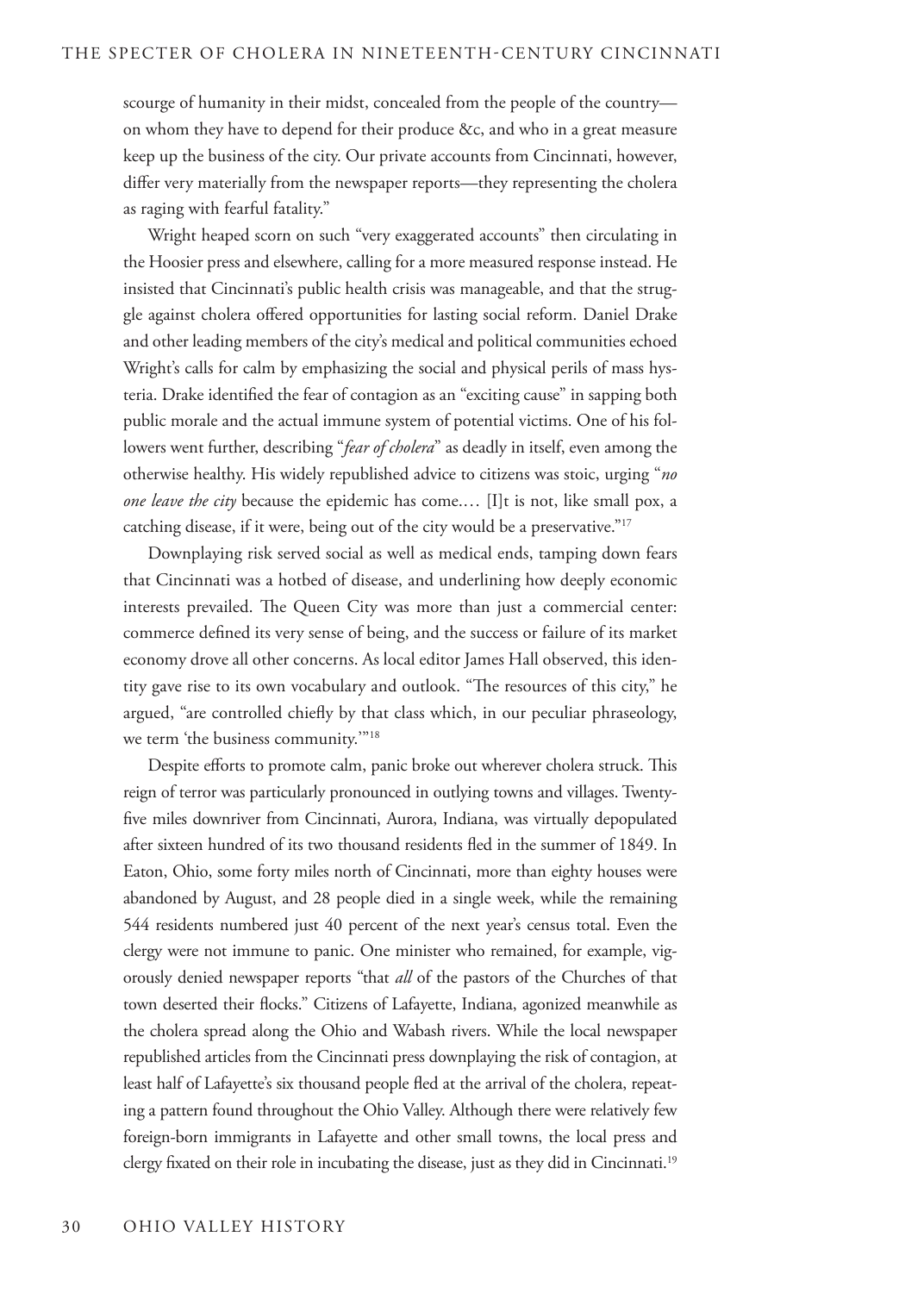Once cholera was acknowledged, Cincinnati's English-language press consistently emphasized its impact among the poor, immigrants, and racial and ethnic minorities. In an article titled "Can Anything Be Done?" Louis Wright portrayed the disease as exclusive to "parts of the city…we know the least about…occupied by the poor and by strangers." Wright called for streets to be "cleansed" and for the urgent establishment of citizen committees to visit the sick and to report on cleanliness "in the streets, in the lots, [and] in the houses." While Wright refrained from advocating quarantine measures for newly arrived immigrants (as was common in New Orleans and other cities), he described these newcomers in pathogenic terms. Many of them lived "crowded, whole families, in a single room, used for cooking and for sleeping." They were "strangers among us—strangers to our language and to our habits," who knew "not what to do, nor where to seek relief." Not only did they embody physical danger to the city, they also desperately needed integrating into society. As Wright asked, only half-rhetorically: "Can nothing be done for these, our unfortunate follow beings? Should they be left thus to suffer—to die?"20

The cholera of 1849 was worse than anyone had feared, killing some 6,000 of Cincinnati's 115,000 inhabitants, or more than 5 percent of the population. Thanks to overcrowding and pollution, the proportionate death rate in Cincinnati was roughly triple that of smaller Ohio cities, like Cleveland and Columbus. And while urban size and density were key factors in the spread of disease, mortality rates in Cincinnati outweighed those of New York and London. The Queen City's river location, poor sanitation, and unfettered livestock all magnified the pestilence. Across the spectrum, immigrants, the young, the elderly, and the poor suffered most, and fears of widespread panic were borne out by the estimated ten thousand refugees who failed to return in time for the city's census the following year. $21$ 

Historians have identified two main medical interpretations attempting to explain the spread of cholera before the advent of germ theory. The first of these was the so-called contagion theory, positing that cholera spread from person to person. Second was the "anti-contagion," or miasma, theory, which identified airborne toxins as the culprit. The latter theory prevailed in the Ohio Valley, where Daniel Drake held sway over medical orthodoxy. He blamed the cholera on animalcules, or microscopic organisms, which became active under particular noxious atmospheric conditions. While these superficially resembled what we would call bacteria, their distinguishing characteristics were unobserved and therefore essentially mysterious. Meanwhile, medical authorities widely shared Drake's focus on atmospheric rather than waterborne pollution, encouraging a host of ultimately futile preventive measures, including the burning of braziers and bonfires in the city's streets and courtyards.22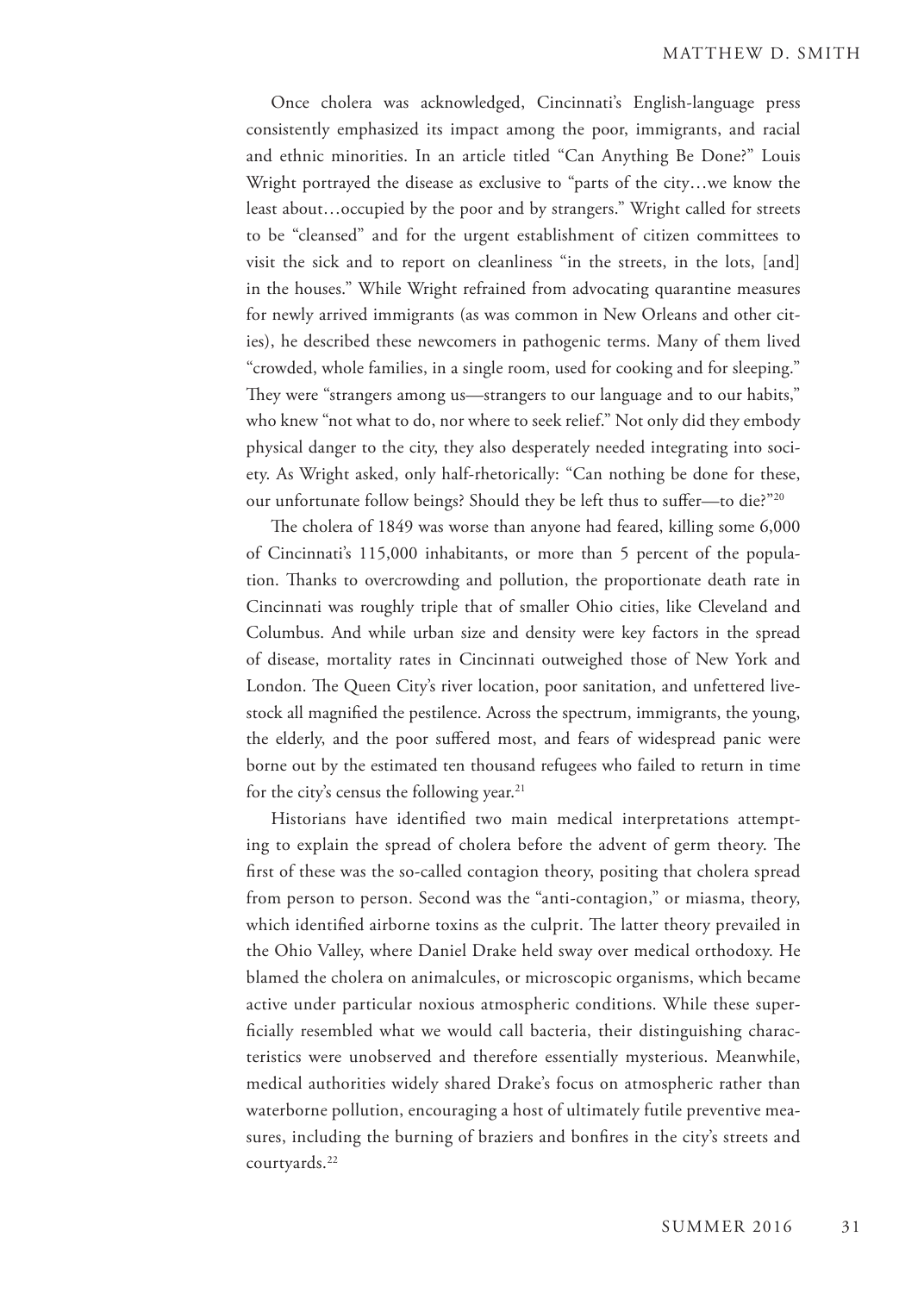

"Cholera: The Geological Theory," pamphlet by John Lea, reprinted from the Western Lancet, (c. 1851). CINCINNATI MUSEUM CENTER

In spite of Drake's professional authority and the best efforts of the city's Board of Health, antebellum Cincinnati remained an unregulated and often chaotic medical marketplace. In addition to supposedly reputable practitioners of allopathy, or mainstream medicine, the city housed a bewildering diversity of physicians, with one contemporary lamenting the abundance of "Homeopathic, Eclectic, Indian, and Negro doctors" then catering to public demand. Against such variety, Drake swore by "the tried and true therapeutics," declaring "those who disdain them from their velvet perches…traitors to the Hippocratic tradition."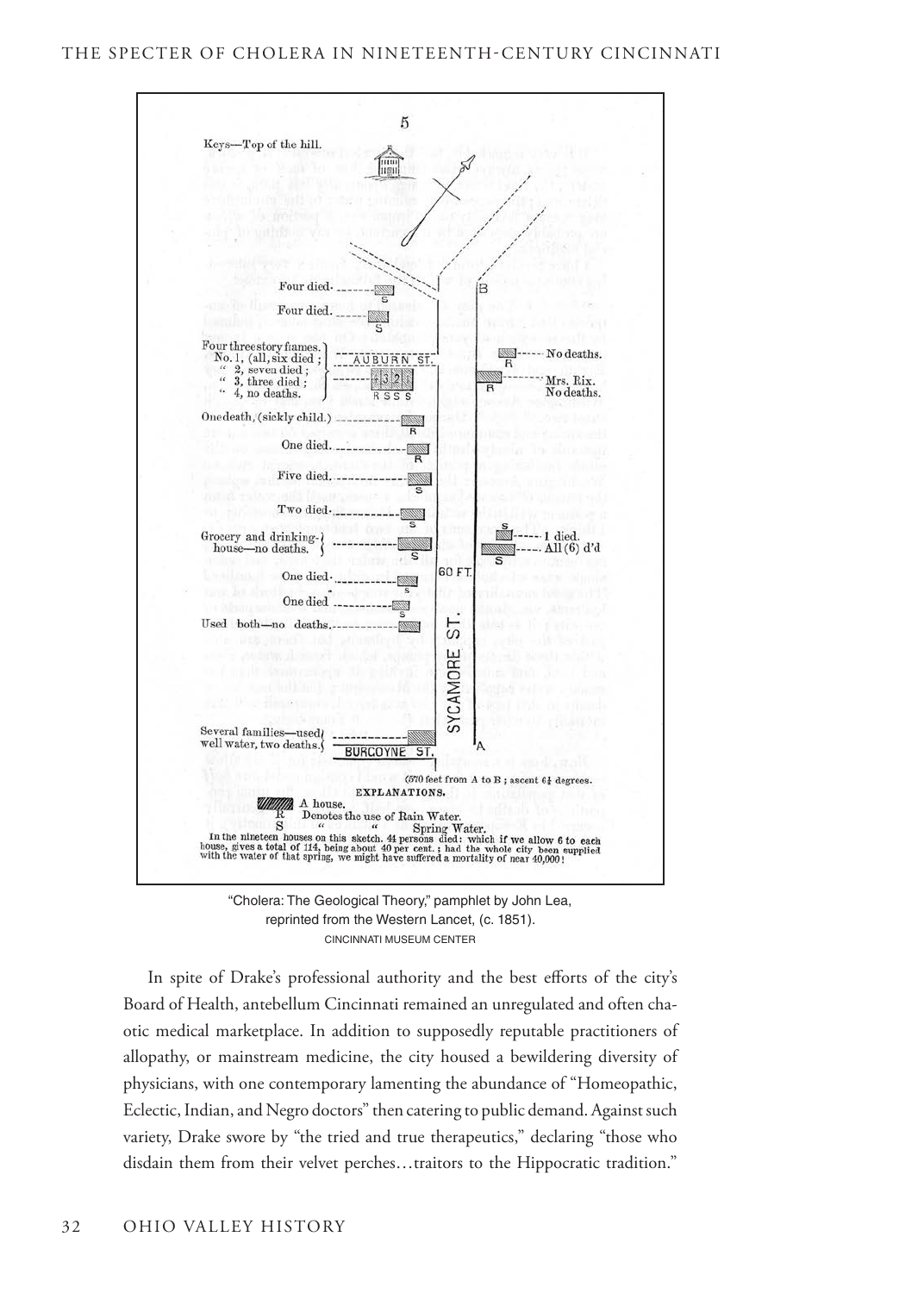During the cholera epidemic, indeed, he sought to prosecute those alternative therapists whom he believed brought his profession into disrepute. Chief among these were the practitioners of homeopathy, an increasingly fashionable therapy involving small (and generally benign) doses of tinctures to counter a wide range of diseases, including cholera. By contrast to the nuanced quackery of the homeopaths, Drake's "tried and true therapeutics" included such heroic measures as bleeding impurities from diseased veins and inadvertently poisoning patients with calomel, or mercurious chloride. Compared with the drastic interventions of mainstream medicine, then, homeopathy was perhaps the lesser of two evils, but Drake was convinced it needed suppressing nevertheless.<sup>23</sup>

Predictably, the medical profession in antebellum Cincinnati cleaved along sectarian lines. As one contemporary observed, moreover, "nearly all the German practicioners are Homeopathists." In the midst of the 1849 epidemic, Drake was convinced these homeopaths and others were deliberately downplaying the fatalities of patients under their care. At his prompting, in May the Board of Health brought civil charges against some half dozen "Homeopathic" and "Eclectic" physicians, charged with failing to report cholera deaths to city government. The most notable indictment was against Joseph Hippolyte Pulte, a German physician who faced penalties of up to \$500 along with his co-accused. Perhaps not coincidentally, Pulte also ran a private medical academy in the city, which competed with the Medical College of Ohio, founded by Drake in 1819. In any case, the legal challenge asserted the prestige of orthodox medical science against the pseudoscientific interloping of foreign quackery, championed by immigrant physicians. While the cultural ramifications were obvious, unfortunately for Drake and the Board of Health the prosecuting evidence was weak. Cincinnati's mayor heard the indictment before summarily dismissing the case against Pulte and his followers.<sup>24</sup>



Medical College of Ohio (c. 1800s). CINCINNATI MUSEUM CENTER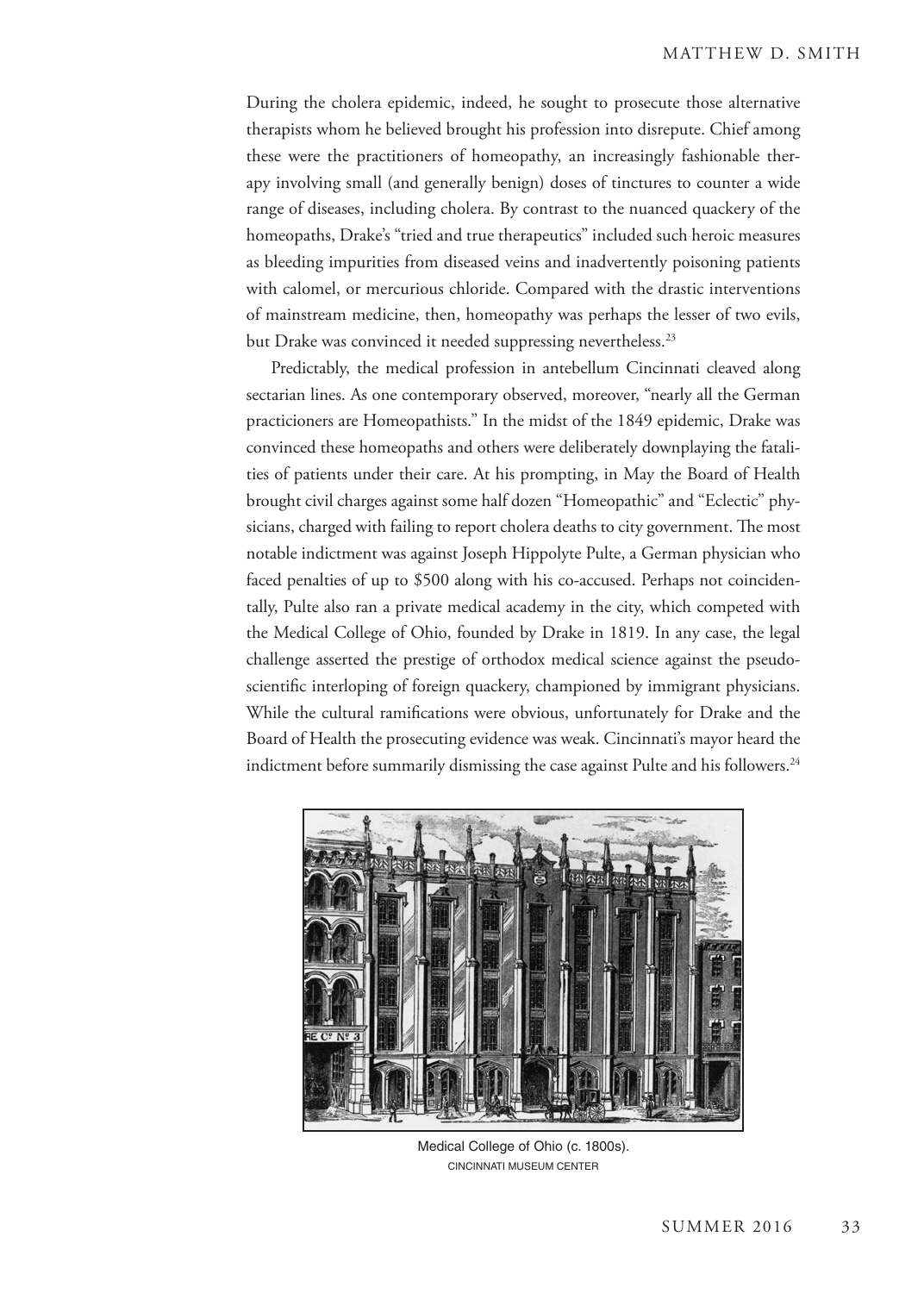Shifting attention from their own shortcomings, many Cincinnati physicians increasingly focused on immigrant lifestyles, identified with an increased susceptibility to cholera and other diseases. According to one doctor, the typical immigrant exhibited "not only filthy habits in his mode of living, but…a peculiar inclination to avoid ventilation." He blamed "various kinds of unwholesome food, and, above all, the facilities for an indulgence in strong drink," for mortality among the Germans. In contrast to a rich diet of sausage, alcohol, and pickled kraut, Drake prescribed a "plain and digestible" alternative, including "codfish with potatoes…macaroni prepared with cheese…stale bread and crackers," as well as "mealy potatoes, well boiled hominy and rice." Salted meat was considered preferable to fresh, and while Drake deemed "sweet milk, tea, coffee and chocolate" acceptable, he frowned on alcohol, especially "sour wines" and spirits.<sup>25</sup>

While sanitary nativism of the sort promoted by Drake and other leading physicians reflected a general blurring of the boundaries of science and sectarian identity, this was motivated less by religious ideology than a hardening of certain cultural attitudes. First, cholera helped stoke a growing temperance movement, which castigated drink as the scourge of immigrant life and of the urban poor in general. Increasingly, total abstinence from all intoxicating beverages became a tenet of this movement, marginalizing moderates such as Drake and the Rev. Lyman Beecher, both of whom enjoyed the occasional glass of wine with dinner. One teetotal physician, by contrast, wrote to the *Daily Gazette* to denounce as "an error to consider brandy or alcohol, taken in *moderation*, as necessary to ward off the attack of cholera, and…a *sin* for doctors and editors to recommend it." Instead, he urged readers to "eat good plain food; drink good tea and coffee; fear God and feel pleasantly towards your neighbor…and you will do very well in Cholera times."26

While many Cincinnatians turned to religion for solace, the city's religious leaders were careful not to step too far beyond the bounds of the pulpit. Patent medicine, not paternosters, was the first line of defense against cholera, and religiosity was promoted primarily for spiritual, not medical ends. Nevertheless, the response of the Queen City clergy reflected some attempts to assert moral and political authority. At the height of the cholera epidemic, for example, "a number of ministers of different denominations" petitioned Cincinnati's Mayor Henry E. Spencer to declare July 3 "as a day of Fasting, Humiliation, and Prayer." Though apparently ecumenical, the nine signatories represented a narrow slice of the religious landscape, numbering just three Episcopalians, three Presbyterians, two Methodists, and a token Baptist. The Catholic clergy was notable by its absence, as were Jewish and other minority religious groups. Even still, Spencer—a good Protestant Whig—unstintingly gave the ministers' request his (and the city's) seal of approval. While this approval was expedient, the underlying impulse for self-preservation echoed the devout angst of the nation as a whole. One month after Cincinnati's civic atonement, President Zachary Taylor assumed the role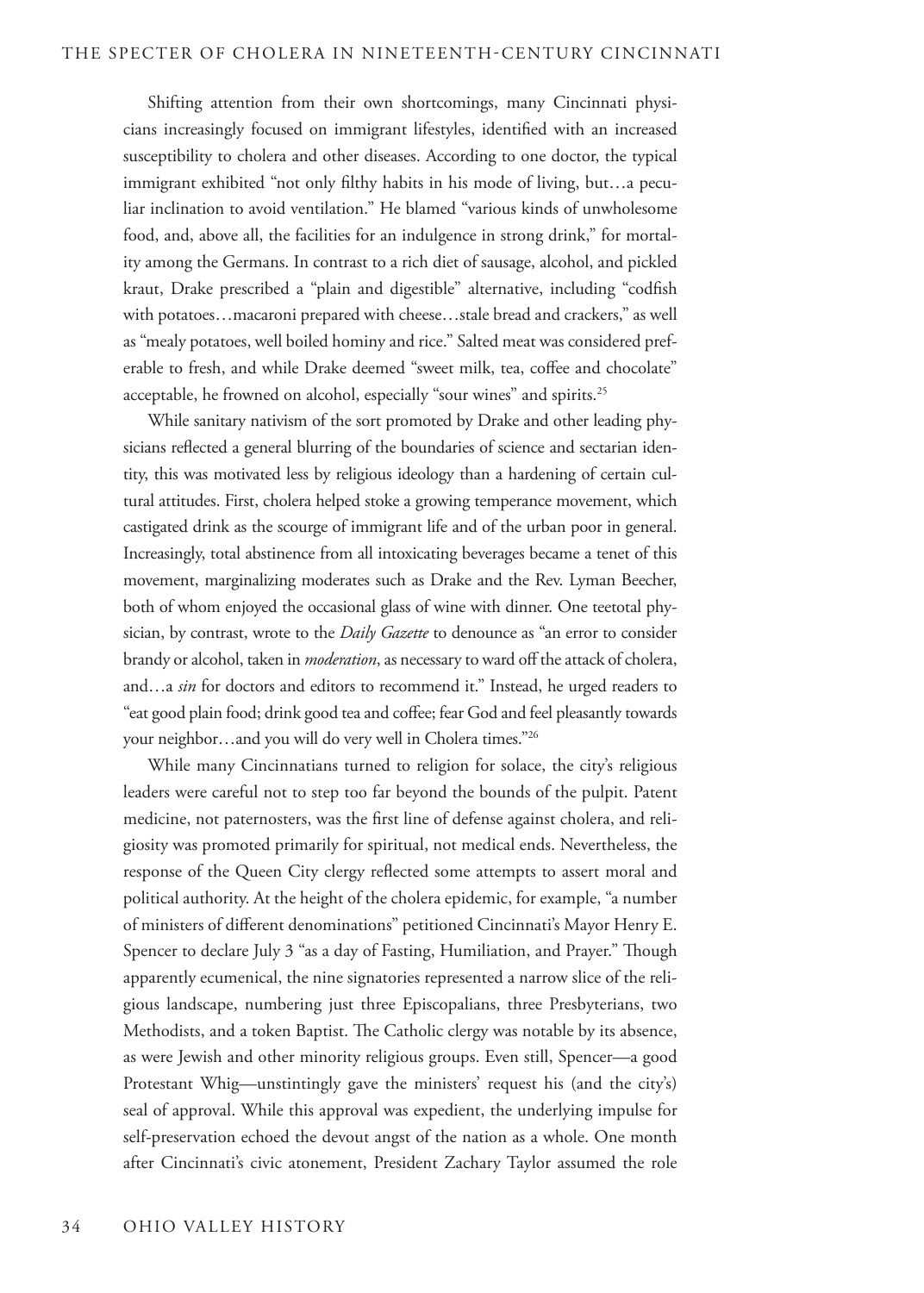of minister in chief and declared the first Friday of August 1849 a national day of fasting, humiliation, and prayer—something his predecessor Andrew Jackson had declined to do during the cholera outbreak of 1832.<sup>27</sup>

Cincinnati's municipal leadership was limited in 1849, and in any event, crisis did not automatically translate into reform. Elected leaders used every means to assuage public opinion and return business as usual to the streets. The efforts of the Board of Health and local citizens, however, had some impact. As early as 1836, at the behest of the Ohio legislature, Daniel Drake successfully petitioned the U.S. Congress for "the establishment of Western commercial hospitals" along the Ohio and Mississippi Rivers to tackle the problem of cholera transmitted via steamboats. By 1861 the federal government had built nearly a dozen such institutions, including Cincinnati's first dedicated cholera hospital (1850), supervised by the Board of Health and offering a relatively clean environment for the city's poorest citizens. Other reforms were more fleeting, including efforts under board supervision to intensify street cleaning and other services. No sooner did the disease decline in 1849, however, than critics decried "a manifest abatement in attention to the cleanliness of the city."28

In retrospect, Cincinnati's response to cholera in 1849 seemed toothless, but the reality was more complicated. While the struggle underscored weaknesses in Cincinnati's medical profession, many individual physicians acted in good faith and with great courage. Several even paid with their lives, including the unfortunate J. P. Harrison, who had extolled the Queen City's rude health to the American Medical Association in 1848. Admittedly the medical practice of many doctors was bizarre, if not downright dangerous. Drake, for example, recommended that cholera victims be laid out for extended periods in case they were not dead but merely in "suspended animation" (like his contemporary Edgar Allen Poe, Cincinnati's leading doctor seemed morbidly obsessed with premature burial). At the same time, however, Drake's status as "the Benjamin Rush of America's West" owed more to his legacy as a civic leader and founder of the Medical College of Ohio (which became the University of Cincinnati College of Medicine) than to any specific therapeutic innovation.<sup>29</sup>

Cincinnati's most promising scientific contribution to the fight against cholera came from an unlikely source. In 1850 John Lea, a local geologist, mapped out and described the recent epidemic, detailing the incidence and concentration of cholera cases and fatalities street by street and house by house through the city. Lea corresponded tirelessly with the local press over the course of the year, expounding his theories of epidemiology, "but my communications," he complained, "have met with little favour—the thing is too simple—the mystic theories of *ozone*, *zumosis*, *fungi*, &c. are better adapted to the prevailing taste for the marvelous." More than a century before the development of modern geographic information science, Lea persuasively identified patterns linking infection to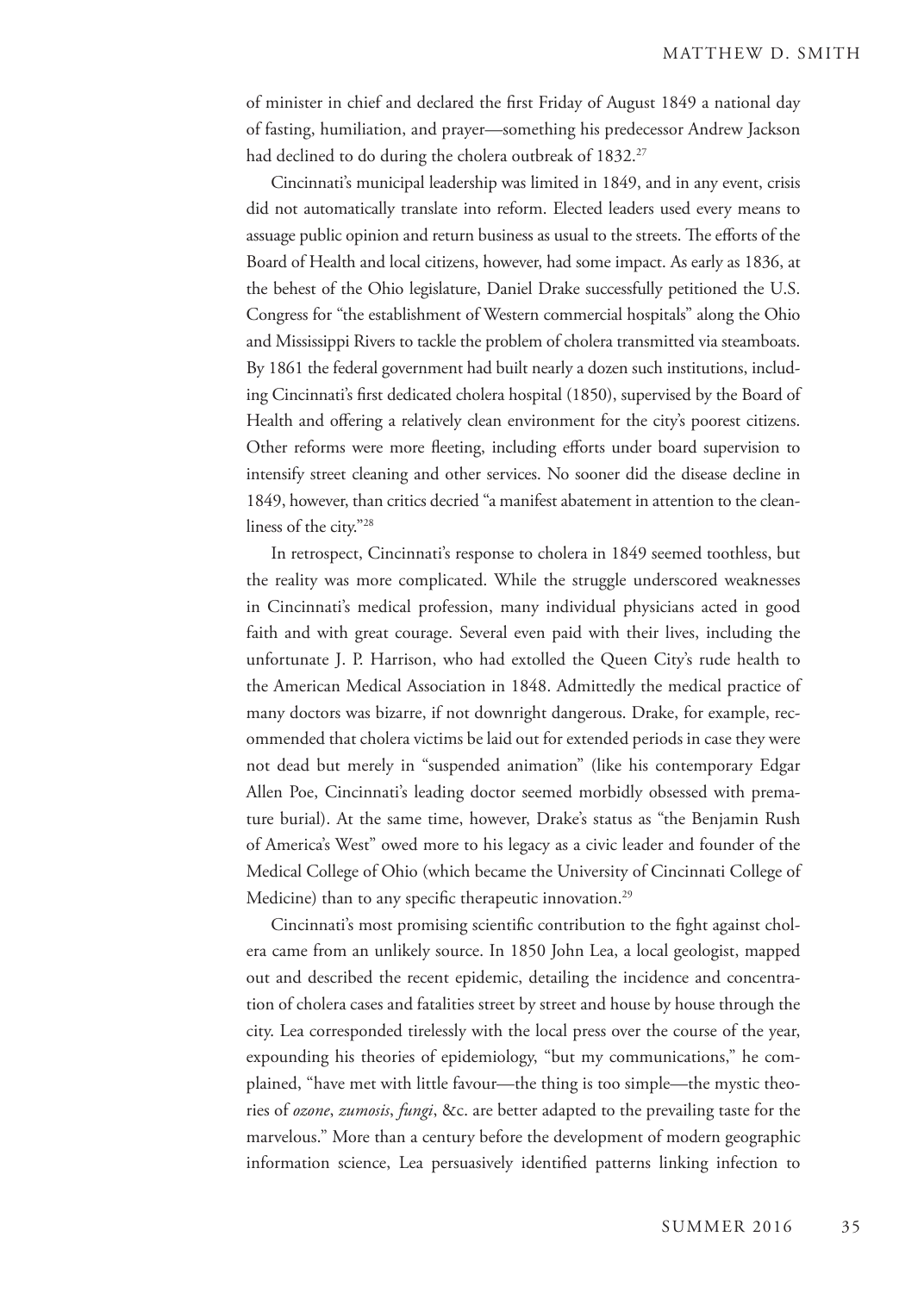water supply. In particular, he identified artesian wells as susceptible to choleric contamination, which he ascribed to the "*calcareous*" nature of soft water, while noting, "I have not yet had reason to believe that a single individual has deceased who used rain water [stored in cisterns] *exclusively*; and I believe the same remark will apply to the use of water that has been *boiled*." Lea traveled door to door interviewing families and neighbors of cholera victims, and a small sampling of his interviews illustrated the report, contrasting the survival of rainwater drinkers to the mortality of those drinking from the wells. A family in cholera-infested Walnut Hills, for example, "enjoyed uninterrupted good health throughout the prevalence of the epidemic." A family of German immigrants in Over-the-Rhine, meanwhile, suffered nine deaths in the confines of its small house. One survivor explained: "We use the cistern to wash with, and we drink always the well water." While Lea did not suspect the bacteriological basis of cholera (the lethality of Cincinnati's wells in fact reflected groundwater pollution, not geological qualities per se), his recommendation of cisterns and boiling water was a triumph of empirical investigation, not to mention prodigious legwork.<sup>30</sup>

Had Lea's recommendations been adopted in Cincinnati and elsewhere in the United States, tens of thousands of lives might have been saved over coming decades. His report, however, was widely overlooked and remains at best a footnote in the global historiography of cholera and public health. Lea's tragic obscurity was not inevitable but reflected contingencies of time and place. Around the same time as his groundbreaking study, a separate investigation by Dr. John Snow in London, England, likewise connected cholera to polluted drinking water. In Snow's case, however, scientific findings produced tangible reform leading to the passage of the 1852 Metropolis Water Act by the British Parliament and pioneering laws mandating the introduction of municipal water filtration technology. As Martin Melosi has noted, the emergence of the "sanitary idea" (and the political will to enforce it) was spearheaded in Great Britain, but systematic reform gained worldwide currency as its practical benefits emerged.<sup>31</sup>

Even as sanitary technology and ideas filtered across the Atlantic, bloodier concerns captured the attention of Queen City residents. As the nation reeled from the slaughter of the Civil War, its upheavals reshaped the landscape of America right down to the fabric of its environment. A third cholera epidemic swept the nation in its wake, during which some 2,028 Cincinnatians, approximately 1 percent of the city's total population died. Though calamitous, the 1866 epidemic was markedly less deadly than outbreaks in 1832 and 1849. Given the susceptibility of war-torn populations to disease (for example, as in the 1919 Spanish flu epidemic) such relatively limited mortality is surprising. Some explanation can be found amid local and national developments in civic infrastructure and technology, which played a key role in the decline of cholera. Among the practical milestones was the growth of the railroads,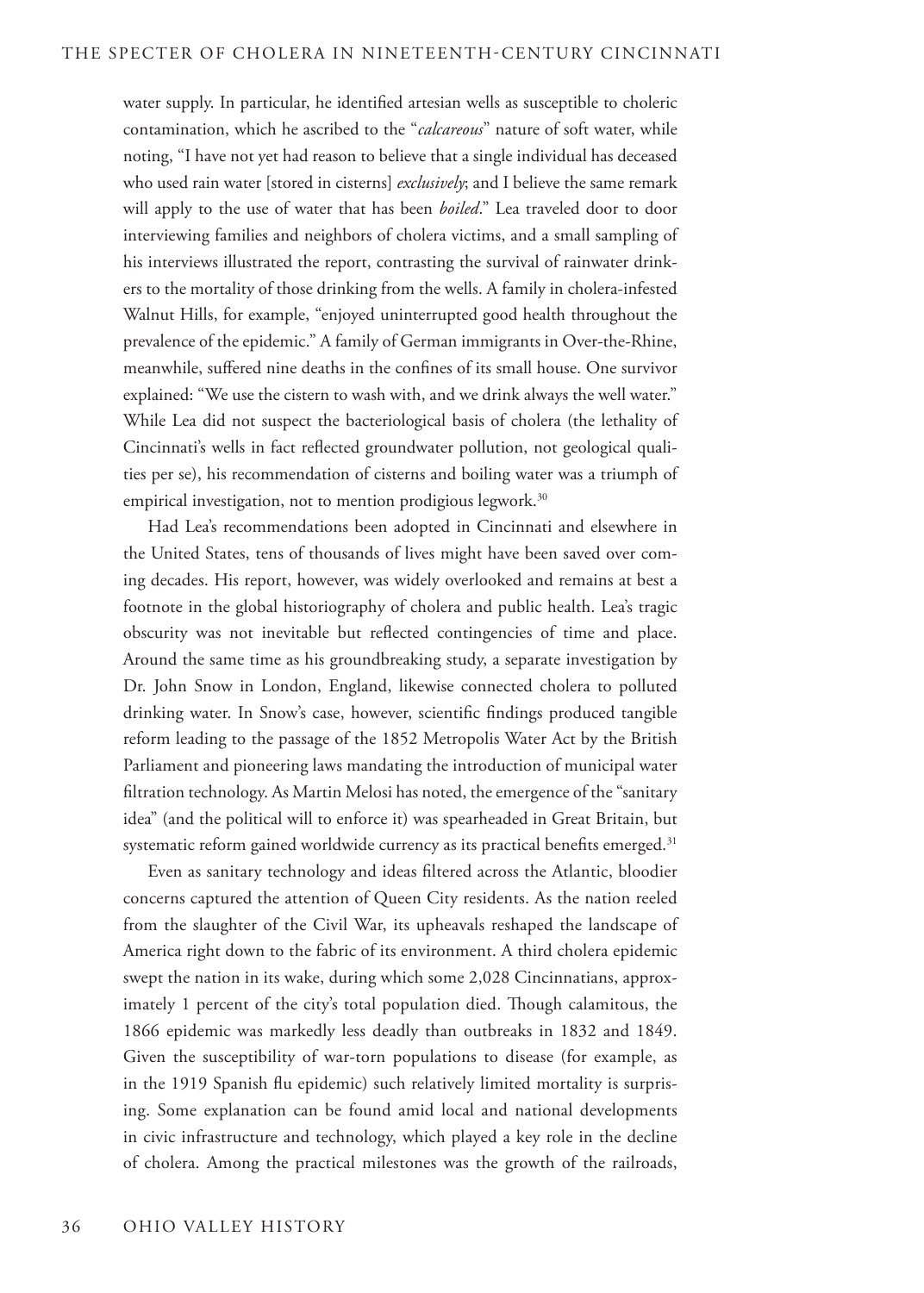which lessened dependence on water transit in the Ohio Valley. Though cholera could and did travel by rail, its natural medium was water, and the feculent environment of steamboats and riverside slums remained its deadliest breeding ground. Another milestone in Cincinnati was the development of a city sewer system, supported by state legislation after 1863, which quickly reduced contamination of public water supplies. All these developments were stimulated in some degree by the economic exigencies of the Civil War, which laid the foundations of modernity amid the devastation of the nation. Nowhere was this more vividly illustrated than in the growth of America's communications infrastructure, connecting Cincinnati to a telegraphic information superhighway. When cholera arrived in New York in May 1866, for example, more than fifty cable lines connected the offices of that city's Metropolitan Board of Health to health authorities across the nation, enabling the disease to be successfully tracked as never before.32

Advances in scientific understanding, growing political leadership, and an increasingly organized medical profession all contributed, however imperfectly, to the war against cholera. In 1857, for example, local physicians established the Academy of Medicine of Cincinnati, a body dedicated to "the investigation and discussion of such subjects as vital statistics, public and private hygiene, adulterations of food, progress in medicine and surgery, the conditions of the atmosphere in relation to epidemics, original observation of disease, [and] encouragement of medical scholarship." Despite such lofty goals, however, the academy's immediate impact on cholera was slight. "We don't know what [cholera] is," admitted one member to his colleagues in 1865. "The whole practical question is how to meet and combat it."33

Cholera made its last significant return to Cincinnati in 1873. This fourth epidemic was likely a flare-up of its 1866 predecessor, which had first originated among Muslim pilgrims at Mecca and had become endemic in the Middle East. It broke the almost biblical seventeen-year cycle of previous outbreaks across the United States, appearing so haphazardly that physicians referred to it as "cholera sporadica." This time its toll was limited to 207 deaths in Cincinnati and was concentrated, one local doctor reported, "chiefly among the floating population and emigrants." Another Board of Health physician, J. J. Quinn, observed "no panic in the streets, and few cases could be attributed to fear, a proximate cause in the cholera epidemics of 1849 and 1866." Unlike during previous outbreaks, he added, there was no large exodus of refugees, the city was "in a fair and sanitary condition," and "except in cases taken from steamboats…no stranger in the city died of the disease." Among the victims, Quinn concluded, "an exciting cause could generally be discovered, in inattention to diet, in the over-crowded condition of the dwelling, in the sanitary surroundings of the patient, or in violation of some of the laws of hygiene."34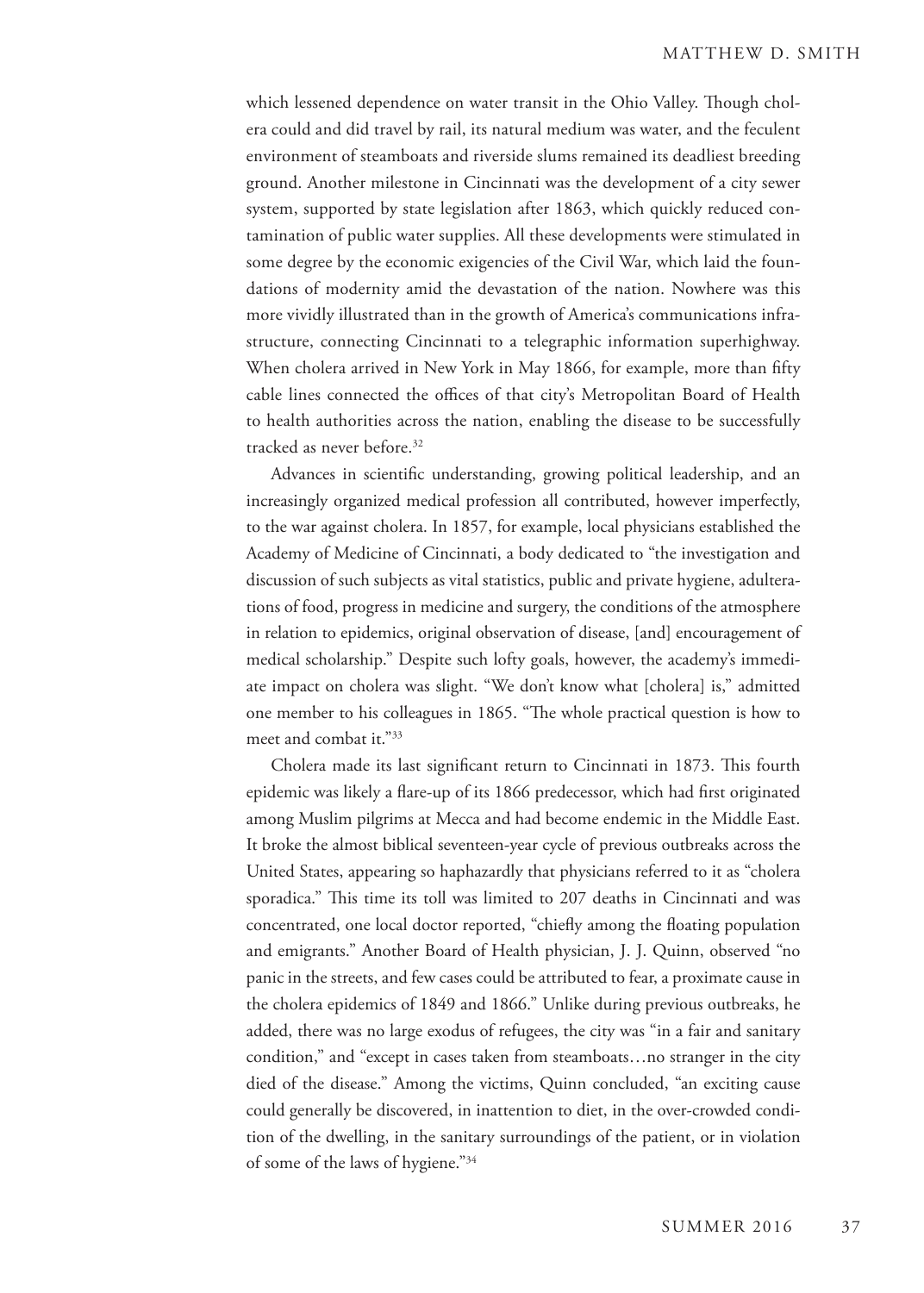As medical literature revealed, understanding of cholera remained cloudy by the latter part of the nineteenth century, and cultural attitudes were slow to change, but conditions on the ground had improved substantially. The specter of cholera had come and gone, but, ironically, this declining mortality coincided with the Queen City's waning national significance. The railroads were replacing America's rivers and canals as commercial arteries, while larger and more imposingly modern cities, like Chicago, rose elsewhere. The Queen City was no longer destined to become the greatest city in the world, but its survival through the deadliest plague of the century was cause enough for thanksgiving.

- 1 Revealingly, the most recent book-length scholarly survey of cholera epidemics in the United States, Charles Rosenberg's *The Cholera Years*, is rather dated. Published in 1962 and republished in 1987 with a new afterword by the author, this study remains the outstanding secondary source, despite its disproportionate focus on cholera in New York City. See Charles E. Rosenberg, *The Cholera Years: The United States in 1832, 1849, and 1866* (1962; rep., Chicago: University of Chicago Press, 1987). The only other major national history of American cholera is nearly eighty years old; see J. S. Chambers, *The Conquest of Cholera: America's Great Scourge* (New York: Macmillan, 1938). Alan I. Marcus's *Plague of Strangers: Social Groups and the Origins of Social Services in Cincinnati, 1819–1870* (Columbus: Ohio State University Press, 1991) is an exception to the general neglect of cholera in the Queen City, exploring how the disease intersected with other social issues, including immigration and organization of public health. The global historiography of cholera is naturally more expansive, although beyond the immediate scope of this article. Among recent books, S. L. Kotar and J. E. Gessler's *Cholera: A Worldwide History* (Jefferson, NC: McFarland, 2014) is a well-researched popular history of the disease, containing much information on the United States, despite its global focus. Finally, a new book on cholera by sociologist Owen Whooley explores how cholera stimulated the development of professional medical networks, most notably the American Medical Association; see Owen Whooley, *Knowledge in the Time of Cholera: The Struggle over American Medicine in the Nineteenth Century* (Chicago: University of Chicago Press, 2013).
- 2 *Cincinnati Lancet and Observer* 8 (1865), 238; *Cincinnati Daily Gazette*, cited in *Boston Medical and Surgical Journal* 41 (1849), 123; John Lea, "Reprints and Reflections: 'Cholera, with Reference to the Geological Theory: A Proximate Cause—a Law by Which It Is Governed—a Prophylactic,'" *International Journal of Epidemiology* 42 (2013), 37; L. M. Lawson, *Cholera: Its Nature and Treatment* (Cincinnati: Robinson & Jones, 1848), 15.
- 3 Andrew R. L. Cayton, "Artery and Border: The Ambiguous Development of the Ohio Valley in the Early Republic," *Ohio Valley History* 1 (2001), 19. A highresolution digitized version of Porter and Fontayne's panorama is available on the Public Library of Cincinnati's website. "Cincinnati Panorama of 1848," Public Library of Cincinnati and Hamilton County, accessed Nov. 19, 2015, http://1848.cincinnatilibrary.org/showplate. php?id=1.
- 4 J.W.S., appendix A to Charles Cist, *Cincinnati in 1841: Its Early Annals and Future Prospects* (Cincinnati: n.p., 1841), 275; *Cincinnati Enquirer*, June 25, 1853. For discussion on the prevailing rhetoric of immigrants as "strangers," see especially Marcus, *Plague of Strangers; Cincinnati Commercial*, July 20, 1853, quoted in Jed Dannenbaum, *Drink and Disorder: Temperance Reform in Cincinnati from the Washingtonian Revival to W.C.T.U.*  (Urbana: University of Illinois Press, 1984), 74. Other notorious Cincinnati neighborhoods included "Rat Row" along the wharf, and the nearby German "Sausage Row," between Broadway and Ludlow Street.
- 5 *Cincinnati Daily Gazette*, Sept. 13, 1848.
- 6 Martin V. Melosi, *The Sanitary City: Urban Infrastructure in America from Colonial Times to the Present* (Baltimore: Johns Hopkins University Press, 2000), 12; Marcus, *Plague of Strangers*, 96–97; *Western Spy and Hamilton Gazette* (Cincinnati, OH), July 24, 1802; *Western Spy* (Cincinnati, OH), June 15, 1811; *Inquisitor and Cincinnati Advertiser*, June 1, 1819, quoted in Daniel Aaron, *Cincinnati: Queen City of the West, 1819–1838* (Columbus: Ohio State University Press, 1992), 89.
- 7 John P. Foote, *Memoirs of the Life of Samuel P. Foote* (Cincinnati: Robert Clarke, 1860), 174–75; Lea, "Reprints and Reflections," 31.
- 8 Charles Cist, *Sketches and Statistics of Cincinnati in 1851*  (Cincinnati: William H. Moore & Co., 1851), 47; Tocqueville quoted in Aaron, *Cincinnati*, 318; *Cincinnati*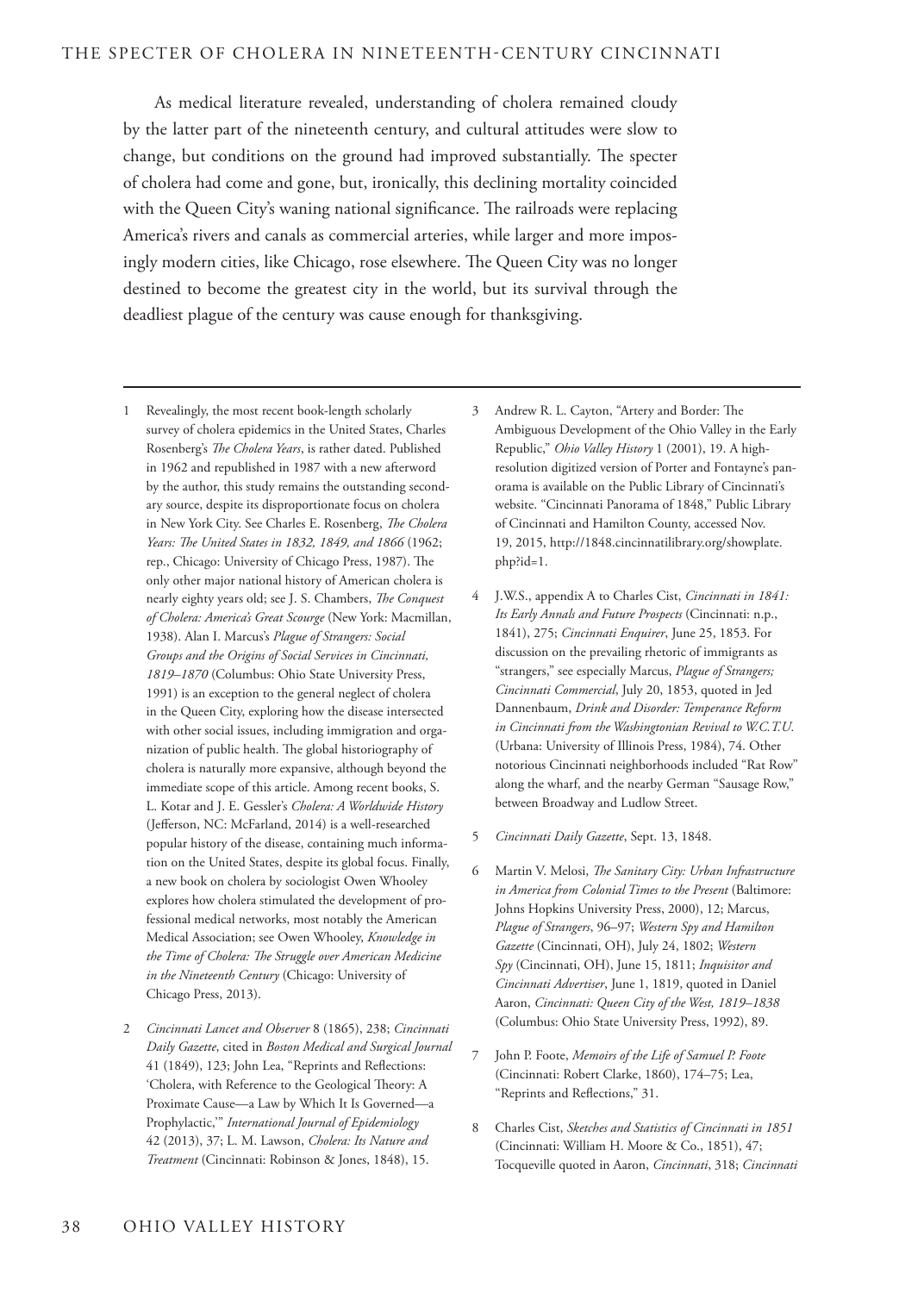*Journal* (1834), quoted in Walter Stix Glazer, *Cincinnati in 1840: The Social and Functional Organization of an Urban Community during the Pre–Civil War Period*  (Columbus: Ohio State University Press, 1999), 72.

- 9 *Niles' Weekly Register* 52 (1837), 69; Charles Mackay, *Life and Liberty in America: or, Sketches of a Tour in the United States and Canada, in 1857–8*, 2 vols. (London: Smith, Elder, & Co., 1859), 1:201; *Western Washingtonian and Sons of Temperance Record* (Cincinnati, OH), Oct. 31, 1845.
- 10 Orin E. Newton, *Asiatic Cholera as It Appeared in Cincinnati, O., in the Years 1849, 1850, and 1866* (Cincinnati: American Eclectic Review, 1867), 10; Aaron, *Cincinnati*, 45; Marcus, *Plague of Strangers*, 55, 252n20.
- 11 *Daily Cincinnati Gazette*, Jan. 9, 1849.
- 12 J. P. Harrison, "Letter on the Sanitary Conditions of Cincinnati," *Transactions of the American Medical Association* 2 (1849), 619–21; *Cincinnati Daily Gazette*, Apr. 12, 1849; *Daily Atlas* (Cincinnati, OH), Jan. 1, 1849.
- 13 *Liberty Hall and Cincinnati Gazette*, Mar. 30, 1849; *Cincinnati Daily Gazette*, Jan. 13, 1849.
- 14 *Cincinnati Daily Gazette*, May 16, 1849.
- 15 Ken Emerson, *Doo-Dah! Stephen Foster and the Rise of American Popular Culture* (New York: Simon & Schuster, 1998), 141; A. E. Gwynne to [Cettie M.] Gwynne, July 5, 1849, in Ruth C. Carter, "Cincinnatians and Cholera: Attitudes toward the Epidemics of 1832 and 1849," *Queen City Heritage* 50 (Fall 1992), 43; Margaret Haines Lytle to Elias H. Haines, May 12, 1849, Lytle Papers, Cincinnati Historical Library, Cincinnati, Ohio.
- 16 *Cincinnati Daily Gazette*, Jan. 9, 1849; Daniel Drake, *Natural and Statistical View*; *or, Picture of Cincinnati and the Miami Country* (Cincinnati: Looker & Wallace, 1815), 167.
- 17 *Cincinnati Daily Gazette*, Jan. 9, 1849; Rosenberg, *Cholera Years,* 77–78; *Daily Atlas* (Cincinnati, OH), Jan. 5, 1849; Chambers, *Conquest of Cholera,* 221.
- 18 Quoted in Glazer, *Cincinnati in 1840*, 93.
- 19 Walter J. Daly, "The Black Cholera Comes to the Central Valley of America in the Nineteenth Century—1832, 1849, and Later," *Transactions of the American Clinical and Climatological Association* 119 (2008), 145; *Cincinnati Daily Gazette*, Aug. 8, Sept. 5, 1849. Eaton's population in the 1850 census was 1,346. The leading local Presbyterian minister claimed that foreigners accounted for 42 percent of all cholera fatalities, a fact he attributed squarely to their penchant for alcohol.

Joan E. Marshall, "Cholera in an Indiana Market Town: 'Boosters' and Public Health Policy in Lafayette, 1849," *Indiana Magazine of History* 98 (2002), 182–83, 199.

- 20 *Cincinnati Daily Gazette*, June 29, 1849.
- 21 The official cholera death toll for Cincinnati in 1849 was 5,969. David A. Tucker Jr., "Notes on Cholera in Southwestern Ohio," *Ohio Archeological and Historical Quarterly* 49 (October 1940), 383. New York City's Board of Health recorded 5,017 cholera victims in 1849, or about 1 percent of the city's population. In London during the same pandemic, around 15,000 people, or slightly more than 0.5 percent of the city's 2.5 million inhabitants died of the disease. Rosenberg, *Cholera Years*, 114; Philip Alcabes, *Dread: How Fear and Fantasy Have Fueled Epidemics from the Black Death to Avian Flu* (New York: Public Affairs, 2009), 65; Cist, *Sketches and Statistics,* 45.
- 22 For more on Drake's animalcular theory, see Daniel Drake, "Systematic Treatise on the Principle Diseases of the Interior Valley of North America," (1850), reprinted in *Physician to the West: Selected Writings of Daniel Drake on Science and Society,* ed. Henry D. Shapiro and Zane L. Miller (Lexington: University Press of Kentucky, 1970), 373–79.
- 23 S. A. Latta, *The Cholera in Cincinnati: or, A Connected View of the Controversy between the Homeopathists and the Methodist Expositor* (Cincinnati: Morgan & Overend, 1850), 3; Daniel Drake, "Speech to the Lower Mississippi Valley Society of Allopathic Physicians," n.d., quoted in "Calomel, Cholera, and Quacks: Interpreting Historical Evidence," ed. David del Mar, at Portland State University, College of Urban and Public Affairs Web site, accessed Dec. 3, 2015, http://www.upa.pdx.edu/IMS/ currentprojects/TAHv3/TAH\_Course/2011\_Materials/ Cholera\_Calomel\_Quacks.pdf.
- 24 Latta, *Cholera in Cincinnati*, 38; *Cincinnati Daily Gazette*, May 25, 1849. For more on homeopathy in Cincinnati, see Kotar and Gessler, *Cholera*, 333–34.
- 25 Thomas C. Carroll, "Observations on the Asiatic Cholera, as It Appeared in Cincinnati during the Years 1849 and 1850," *Western Lancet* 15 (June 1854), 325–27; Chambers, *Conquest of Cholera*, 223–24.
- 26 *Cincinnati Daily Gazette*, June 7, 1849.
- 27 *Louisville Journal*, Aug. 21, 1849, quoted in Gail E. Husch, *Something Coming: Apocalyptic Expectation and Mid-Nineteenth-Century American Painting* (Hanover, NH: University Press of New England, 2000), 126.
- 28 Michael Allen, *Western Rivermen, 1763–1861: Ohio and Mississippi Boatmen and the Myth of the Alligator Horse* (Baton Rouge: Louisiana State University Press, 1990),